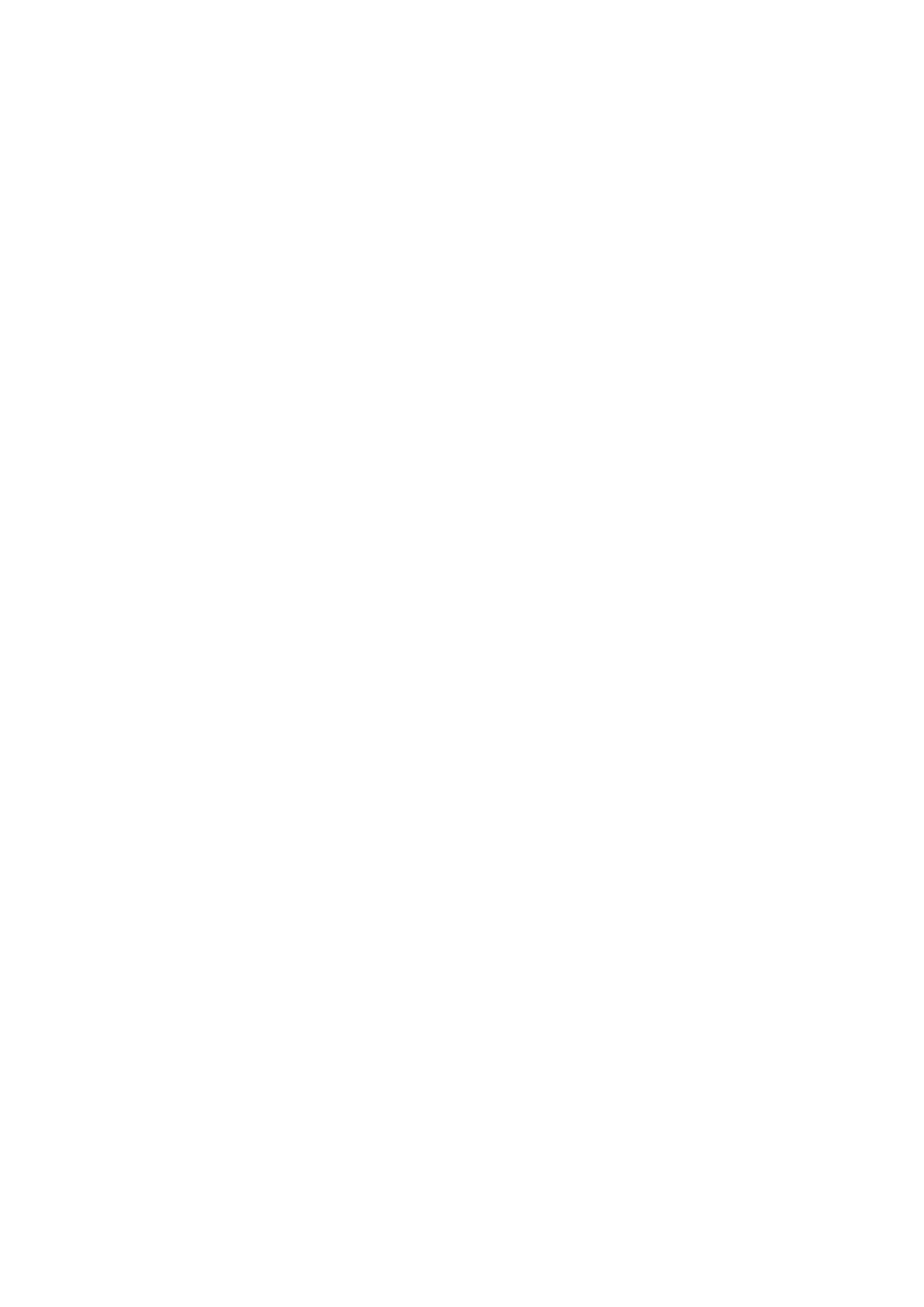# Table of contents

| 1. | <b>Members</b>                                                                                                                                                                                                                 |                  |
|----|--------------------------------------------------------------------------------------------------------------------------------------------------------------------------------------------------------------------------------|------------------|
| 2. |                                                                                                                                                                                                                                |                  |
|    | 2.1.<br>Introduction                                                                                                                                                                                                           |                  |
|    | 2.2.<br>Highlights of the Year                                                                                                                                                                                                 | $\overline{2}$   |
| 3. |                                                                                                                                                                                                                                | $\overline{2}$   |
|    | 3.1.<br>Underlying models                                                                                                                                                                                                      | $\overline{2}$   |
|    | 3.2. Verification                                                                                                                                                                                                              | 3                |
|    | 3.2.1. Abstract interpretation and data handling                                                                                                                                                                               | $\overline{4}$   |
|    | 3.2.2. Model-checking quantitative systems                                                                                                                                                                                     | $\overline{4}$   |
|    | 3.2.3. Analysis of infinite state systems defined by graph grammars                                                                                                                                                            | 5                |
|    | Automatic test generation<br>3.3.                                                                                                                                                                                              | $\overline{5}$   |
|    | Control synthesis<br>3.4.                                                                                                                                                                                                      | 6                |
| 4. |                                                                                                                                                                                                                                |                  |
|    | Overview<br>4.1.                                                                                                                                                                                                               | $\tau$           |
|    | 4.2.<br>Telecommunication systems                                                                                                                                                                                              | $\overline{7}$   |
|    | Software embedded systems<br>4.3.                                                                                                                                                                                              | 8                |
|    | 4.4. Control-command systems                                                                                                                                                                                                   | 8                |
| 5. |                                                                                                                                                                                                                                |                  |
|    | 5.1.<br><b>STG</b>                                                                                                                                                                                                             | 8                |
|    | 5.2.<br><b>SIGALI</b>                                                                                                                                                                                                          | 9                |
| 6. |                                                                                                                                                                                                                                | $\boldsymbol{9}$ |
|    | 6.1. Verification                                                                                                                                                                                                              | 9                |
|    | 6.1.1. Probabilistic $\omega$ -automata                                                                                                                                                                                        | 9                |
|    | 6.1.2. Petri nets reachability graphs                                                                                                                                                                                          | 9                |
|    | 6.1.3. Frequencies in timed automata                                                                                                                                                                                           | 9                |
|    | 6.1.4. Bounded satisfiability for PCTL                                                                                                                                                                                         | 10               |
|    | Graph transformation systems<br>6.1.5.                                                                                                                                                                                         | 10               |
|    | Active and passive testing<br>6.2.                                                                                                                                                                                             | 10               |
|    | 6.2.1.<br>More testable properties                                                                                                                                                                                             | 10               |
|    | 6.2.2. Runtime enforcement of timed properties                                                                                                                                                                                 | 11               |
|    | Test generation for tiles systems<br>6.2.3.                                                                                                                                                                                    | 11               |
|    | Partially observed recursive tiles systems<br>6.2.4.                                                                                                                                                                           | 11               |
|    | 6.2.5.<br>Off-line test selection with test purposes for non-deterministic timed automata                                                                                                                                      | 11               |
|    | 6.2.6.<br>Monitor-based statistical model checking of timed systems                                                                                                                                                            | 11               |
|    | 6.3. Control synthesis                                                                                                                                                                                                         | 12               |
|    | Synthesis of opaque systems<br>6.3.1.                                                                                                                                                                                          | 12               |
|    | Symbolic Supervisory Control of Infinite Transition Systems under Partial Observation<br>6.3.2.                                                                                                                                |                  |
|    | using Abstract Interpretation                                                                                                                                                                                                  | 12               |
|    | Playing optimally on timed automata with random delays<br>6.3.3.                                                                                                                                                               | 12               |
| 7. | Partnerships and Cooperations (1999) (1999) (1999) (1999) (1999) (1999) (1999) (1999) (1999) (1999) (1999) (1999) (1999) (1999) (1999) (1999) (1999) (1999) (1999) (1999) (1999) (1999) (1999) (1999) (1999) (1999) (1999) (19 | .13              |
|    | National initiatives<br>7.1.                                                                                                                                                                                                   | 13               |
|    | 7.1.1.<br>ANR VACSIM: Validation of critical control-command systems by coupling simulation                                                                                                                                    |                  |
|    | and formal analysis                                                                                                                                                                                                            | 13               |
|    | 7.1.2.<br>ANR Ctrl-Green (Autonomic management of green data centers)                                                                                                                                                          | 13               |
|    | 7.2. European Initiatives                                                                                                                                                                                                      | 13               |
|    | 7.2.1.<br>Artist design network of excellence                                                                                                                                                                                  | 13               |
|    | Major European Organizations with which the Team has followed Collaborations<br>7.2.2.                                                                                                                                         | 14               |
|    | <b>International Research Visitors</b><br>7.3.                                                                                                                                                                                 | 14               |
|    | 7.3.1.<br>Visits of International Scientists                                                                                                                                                                                   | 14               |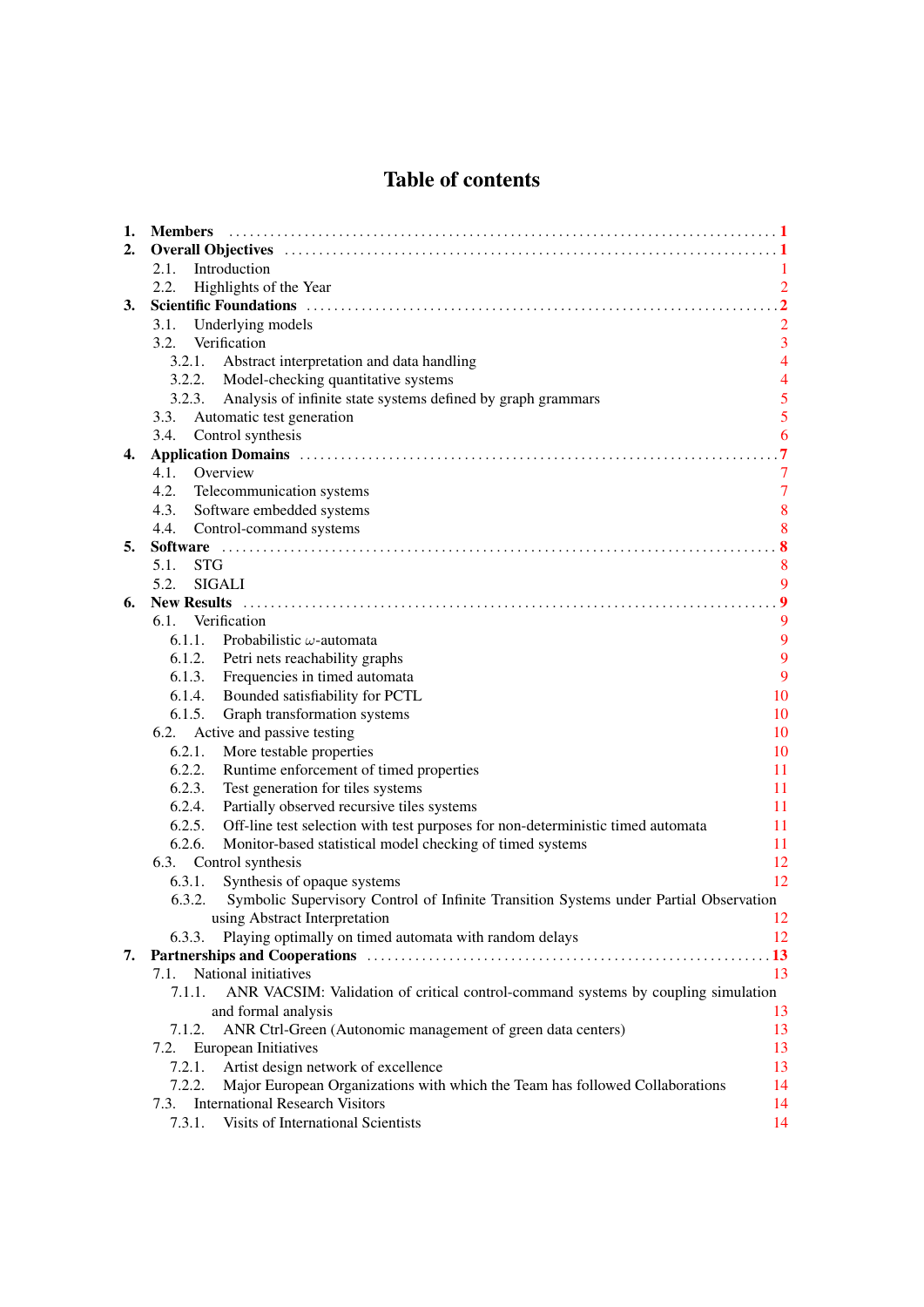|    | 7.3.2. Visits to International Teams | 14 |
|----|--------------------------------------|----|
| 8. | <b>Dissemination</b>                 |    |
|    | Scientific Animation<br>8.1.         | 14 |
|    | 8.2. Teaching - Supervision - Juries | 14 |
|    | 8.2.1. Teaching                      | 14 |
|    | 8.2.2. Supervision                   | 15 |
|    | $8.2.3.$ Juries                      | 15 |
|    | 8.3. Popularization                  | 15 |
| 9. | <b>Bibliography</b>                  |    |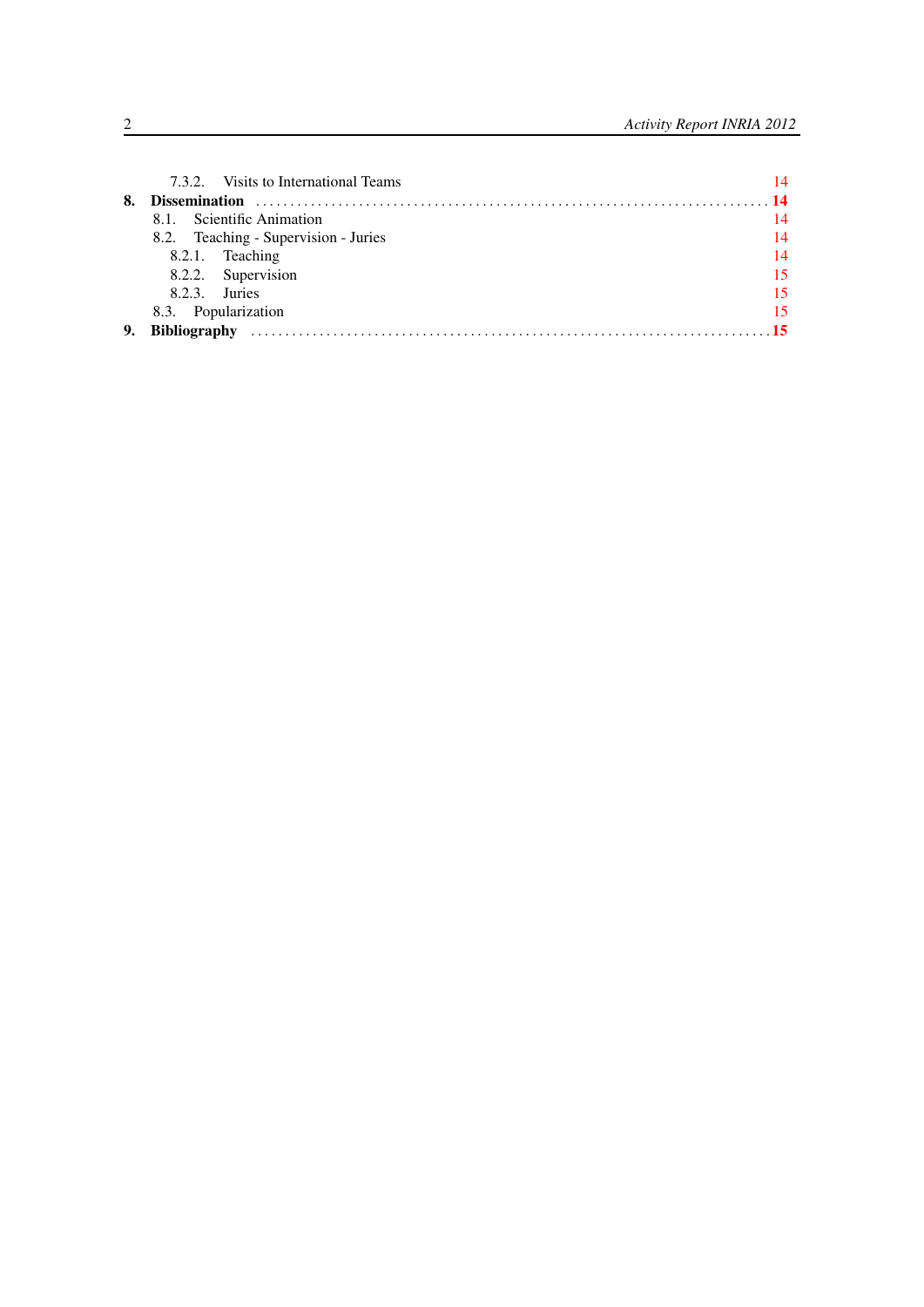# Project-Team VERTECS

Keywords: Formal Methods, Verification, Model-Checking, Program Testing, Control, Embedded Systems

*Creation of the Project-Team:* January 01, 2002 .

# <span id="page-4-0"></span>1. Members

#### Research Scientists

Thierry Jéron [Team Leader, Senior Researcher, INRIA, HdR] Nathalie Bertrand [Junior Researcher, INRIA, on sabbatical at Liverpool University until August 2012] Hervé Marchand [Junior Researcher, INRIA]

#### PhD Students

Sébastien Chédor [UNIVERSITÉ DE RENNES 1, since September 2009] Paulin Fournier [ENS DE CACHAN, since September 2012] Srinivas Pinisetty [INRIA, since December 2011] Amélie Stainer [UNIVERSITÉ DE RENNES 1, since October 2010]

#### Visiting Scientists

Christophe Morvan [Assistant Professor, Univ. de Marne-la-Vallée] Laurie Ricker [Associate Professor, Mount Allison University, January 2012 to June 2012]

Administrative Assistant

<span id="page-4-1"></span>Lydie Mabil [TR Inria, (80%)]

# 2. Overall Objectives

# 2.1. Introduction

<span id="page-4-2"></span>The VerTeCs team is focused on the use of formal methods to assess the reliability, safety and security of reactive software systems. By reactive software system we mean a system controlled by software which reacts with its environment (human or other reactive software). Among these, critical systems are of primary importance, as errors occurring during their execution may have dramatic economical or human consequences. Thus, it is essential to establish their correctness before they are deployed in a real environment, or at least detect incorrectness during execution and take appropriate action. For this aim, the VerTeCs team promotes the use of formal methods, i.e. formal specification of software and their required properties and mathematically founded validation methods. Our research covers several validation methods, all oriented towards a better reliability of software systems:

- Verification, which is used during the analysis and design phases, and whose aim is to establish the correctness of specifications with respect to requirements, properties or higher level specifications.
- Control synthesis, which consists in "forcing" (specifications of) systems to behave as desired by coupling them with a supervisor.
- Conformance testing, which is used to check the correctness of a real system with respect to its specification. In this context, we are interested in model-based testing, and in particular automatic test generation of test cases from specifications.
- Diagnosis and monitoring, which are used at run time to detect erroneous behaviour.
- Combinations of these techniques, both at the methodological level (combining several techniques within formal validation methodologies) and at the technical level (as the same set of formal verification techniques - model checking, theorem proving and abstract interpretation - are required for control synthesis, test generation and diagnosis).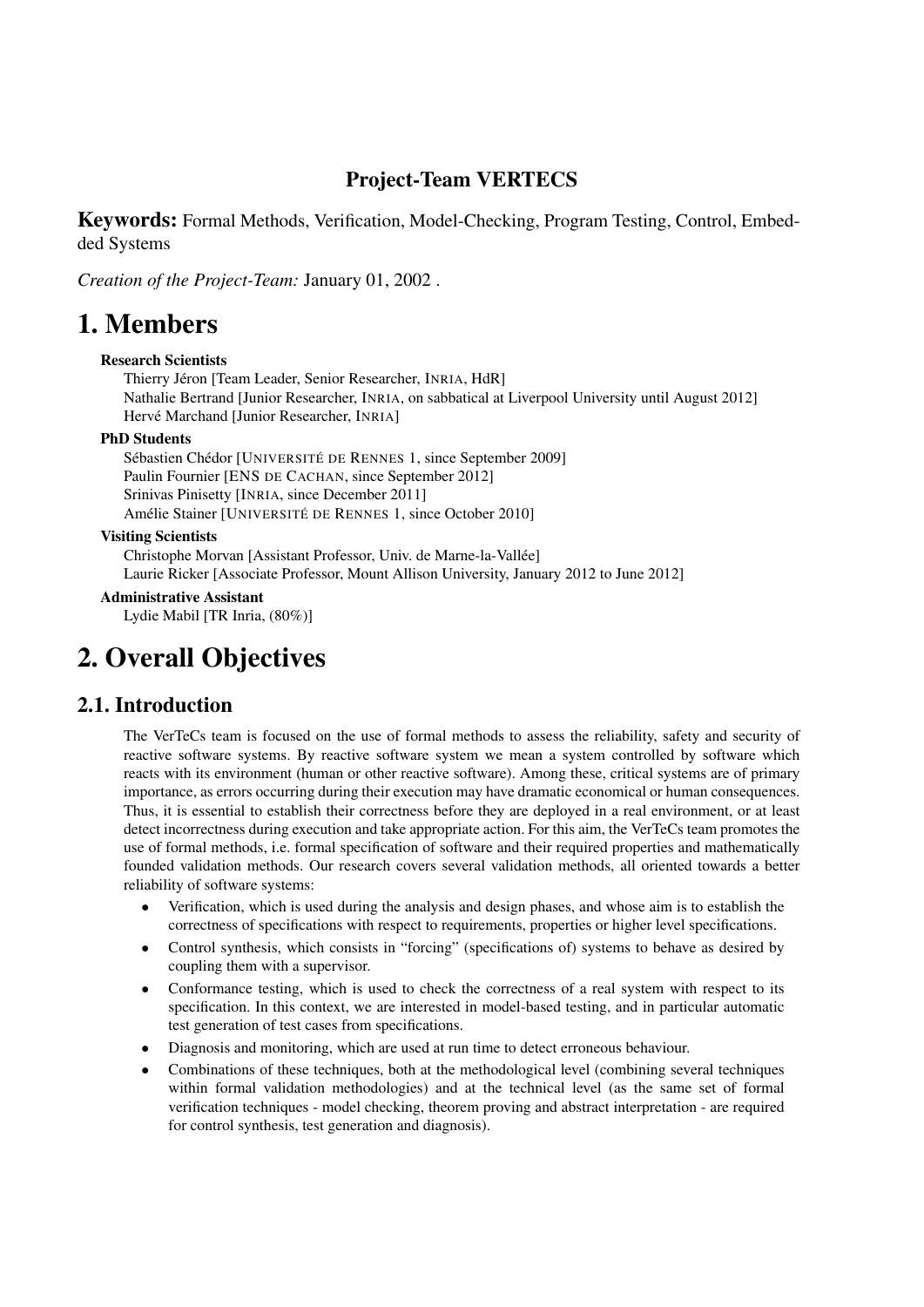Our research is thus concerned with the development of formal models for the description of software systems, the formalization of relations between software artifacts (e.g. satisfaction, conformance between properties, specifications, implementations), the interaction between these artifacts (modelling of execution, composition, etc). We develop methods and algorithms for verification, controller synthesis, test generation and diagnosis that ensure desirable properties (e.g. correctness, completeness, optimality, etc). We try to be as generic as possible in terms of models and techniques in order to cope with a wide range of application domains and specification languages. Our research has been applied to telecommunication systems, embedded systems, smart-cards application, and control-command systems. We implemented prototype tools for distribution in the academic world, or for transfer to the industry.

Our research is based on formal models and our basic tools are **verification** techniques such as model checking, abstract interpretation, the control theory of discrete event systems, and their underlying models and logics. The close connection between testing, control and verification produces a synergy between these research topics and allows us to share theories, models, algorithms and tools.

## 2.2. Highlights of the Year

<span id="page-5-0"></span>The article [\[6\]](#page-19-0) entitled Probabilistic omega-automata and co-authored by Nathalie Bertrand, together with Christel Baier and Marcus Grösser from TU Dresden, has been published in the Journal of the ACM. This article extends a paper published in 2008 in the proceedings of FoSSaCS, which received the EATCS best paper award, and already had a strong impact in the verification community.

# <span id="page-5-1"></span>3. Scientific Foundations

# 3.1. Underlying models

<span id="page-5-2"></span>The formal models we use are mainly automata-like structures such as labelled transition systems (LTS) and some of their extensions: an LTS is a tuple  $M = (Q, \Lambda, \to, q_0)$  where Q is a non-empty set of states;  $q_0 \in Q$  is the initial state; A is the alphabet of actions,  $\rightarrow \subseteq Q \times \Lambda \times Q$  is the transition relation. These models are adapted for testing and controller synthesis.

To model reactive systems in the testing context, we use Input/Output labeled transition systems (IOLTS for short). In this setting, the interactions between the system and its environment (where the tester lies) must be partitioned into inputs (controlled by the environment), outputs (observed by the environment), and internal (non observable) events modeling the internal behavior of the system. The alphabet  $\Lambda$  is then partitioned into  $\Lambda_1 \cup \Lambda_2 \cup \mathcal{T}$  where  $\Lambda_1$  is the alphabet of outputs,  $\Lambda_2$  the alphabet of inputs, and  $\mathcal{T}$  the alphabet of internal actions.

In the controller synthesis theory, we also distinguish between controllable and uncontrollable events  $(\Lambda = \Lambda_c \cup \Lambda_{uc})$ , observable and unobservable events  $(\Lambda = \Lambda_O \cup \mathcal{T})$ .

In the context of verification, we also use Timed Automata. A timed automaton is a tuple  $A = (L, X, E, \mathcal{I})$ where  $L$  is a set of locations,  $X$  is a set of clocks whose valuations are positive real numbers,  $E \subseteq L \times \mathcal{G}(X) \times 2^X \times L$  is a finite set of edges composed of a source and a target state, a guard given by a finite conjunction of expressions of the form  $x \sim c$  where x is a clock, c is a natural number and  $\sim \in \{<,\leq, =,\geq, >\}$ , a set of resetting clocks, and  $\mathcal{I} : \mathcal{L} \to \mathcal{G}(\mathcal{X})$  assigns an invariant to each location [\[22\]](#page-20-0). The semantics of a timed automaton is given by a (infinite states) labelled transition system whose states are composed of a location and a valuation of clocks.

Also, for verification purposes, we use graph grammars that are a general tool to define families of graphs. Such grammars are formed by a set of rules whose left-hand sides are hyperedges and right-hand sides are hypergraphs. For graphs with finite degree, these grammars characterise transition graphs of pushdown automata (the correspondence between graphs generated by grammars and transition graphs of pushdown automata is bijective). Graph grammars provide a simple yet powerful setting to define and study infinite state systems.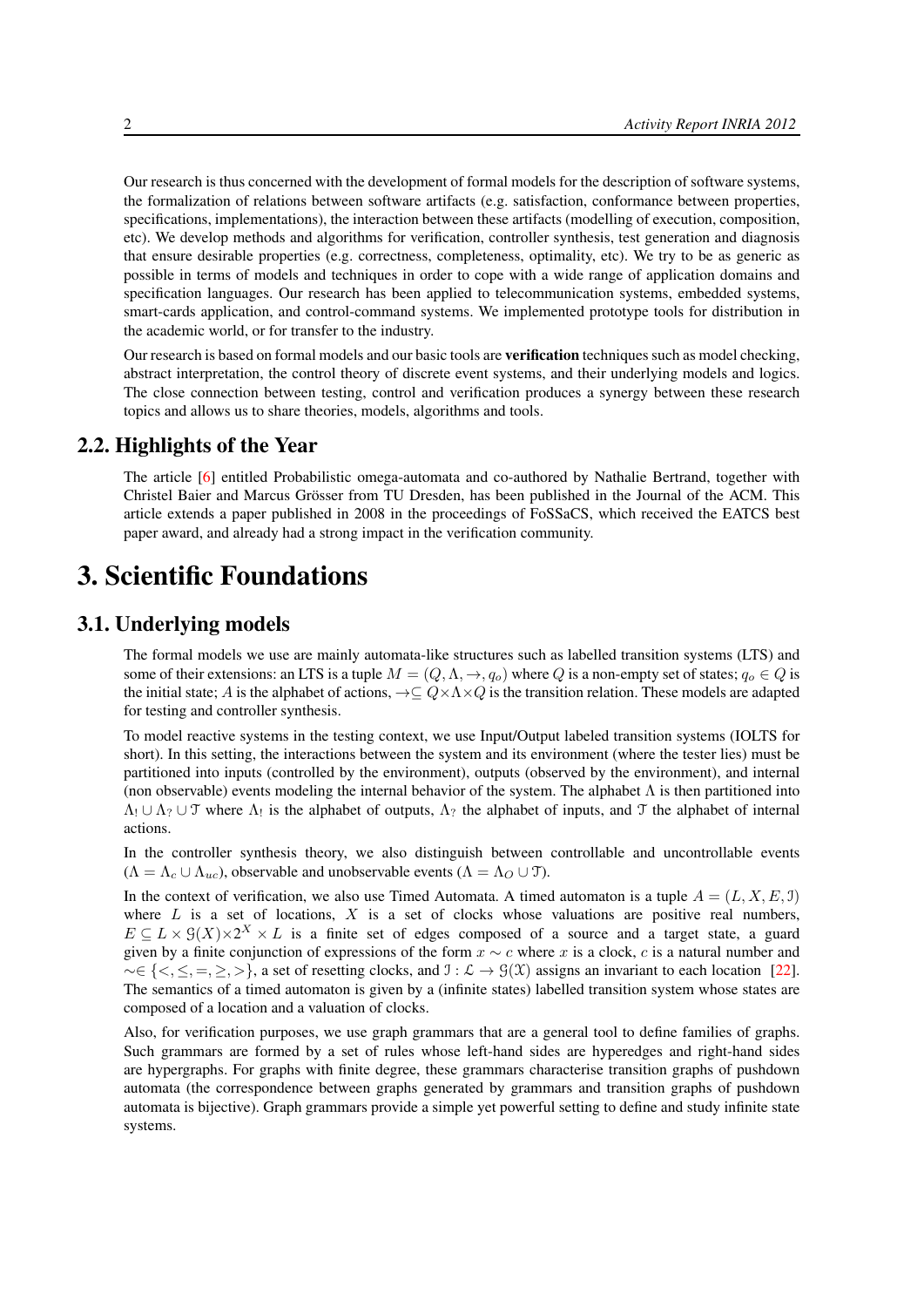In order to cope with models closer to practical specification languages, we also need higher level models encompassing both control and data aspects. We defined (input-output) symbolic transition systems ((IO)STS), which are extensions of (IO)LTS that convey or operate on data (i.e., program variables, communication parameters, symbolic constants) through message passing, guards, and assignments. Formally, an IOSTS is a tuple  $(V, \Theta, \Sigma, T)$ , where V is a set of variables (including a counter variable encoding the control structure),  $\Theta$  is the initial condition defined by a predicate on  $V$ ,  $\Sigma$  is the finite alphabet of actions, where each action has a signature (just like in IOLTS,  $\Sigma$  can be partitioned as e.g.  $\Sigma_? \cup \Sigma_! \cup \Sigma_7$ ), T is a finite set of symbolic transitions of the form  $t = (a, p, G, A)$  where a is an action (possibly with a polarity reflecting its input/output/internal nature),  $p$  is a tuple of communication parameters,  $G$  is a guard defined by a predicate on  $p$  and  $V$ , and  $\overline{A}$  is an assignment of variables. The semantics of IOSTS is defined in terms of (IO)LTS where states are vectors of values of variables, and transitions between them are labelled with instantiated actions (action with valued communication parameter). This (IO)LTS semantics allows us to perform syntactical transformations at the (IO)STS level while ensuring semantical properties at the (IO)LTS level. We also consider extensions of these models with added features such as recursion, fifo channels, etc. An alternative to IOSTS for specifying systems with data variables is the model of synchronous dataflow equations.

Our research is based on well established theories: conformance testing, supervisory control, abstract interpretation, and theorem proving. Most of the algorithms that we employ take their origins in these theories:

- graph traversal algorithms (breadth first, depth first, strongly connected components, ...). We use these algorithms for verification as well as test generation and control synthesis.
- BDDs (Binary Decision Diagrams) algorithms, for manipulating Boolean formulae, and their MTB-DDs (Multi-Terminal Decision Diagrams) extension for manipulating more general functions. We use these algorithms for verification, test generation and control.
- abstract interpretation algorithms, specifically in the abstract domain of convex polyhedra (for example, Chernikova's algorithm for the computation of dual forms). Such algorithms are used in verification and test generation.
- logical decision algorithms, such as satisfiability of formulas in Presburger arithmetics. We use these algorithms during generation and execution of symbolic test cases.

## 3.2. Verification

<span id="page-6-0"></span>Verification in its full generality consists in checking that a system, which is specified by a formal model, satisfies a required property. Verification takes place in our research in two ways: on the one hand, a large part of our work, and in particular controller synthesis and conformance testing, relies on the ability to solve some verification problems. Many of these problems reduce to reachability and coreachability questions on a formal model (a state s is *reachable from an initial state*  $s_i$  if an execution starting from  $s_i$  can lead to  $s$ ; s is *coreachable from a final state*  $s_f$  if an execution starting from s can lead to  $s_f$ ). These are important cases of verification problems, as they correspond to the verification of safety properties.

On the other hand we investigate verification on its own in the context of complex systems. For expressivity purposes, it is necessary to be able to describe faithfully and to deal with complex systems. Some particular aspects require the use of infinite state models. For example asynchronous communications with unknown transfer delay (and thus arbitrary large number of messages in transit) are correctly modeled by unbounded FIFO queues, and real time systems require the use of continuous variables which evolve with time. Apart from these aspects requiring infinite state data structure, systems often include uncertain or random behaviours (such as failures, actions from the environment), which it make sense to model through probabilities. To encompass these aspects, we are interested in the verification of systems equipped with infinite data structures and/or probabilistic features.

When the state space of the system is infinite, or when we try to evaluate performances, standard modelchecking techniques (essentially graph algorithms) are not sufficient. For large or infinite state spaces, symbolic model-checking or approximation techniques are used. Symbolic verification is based on efficient representations of sets of states and permits exact model-checking of some well-formed infinite-state systems.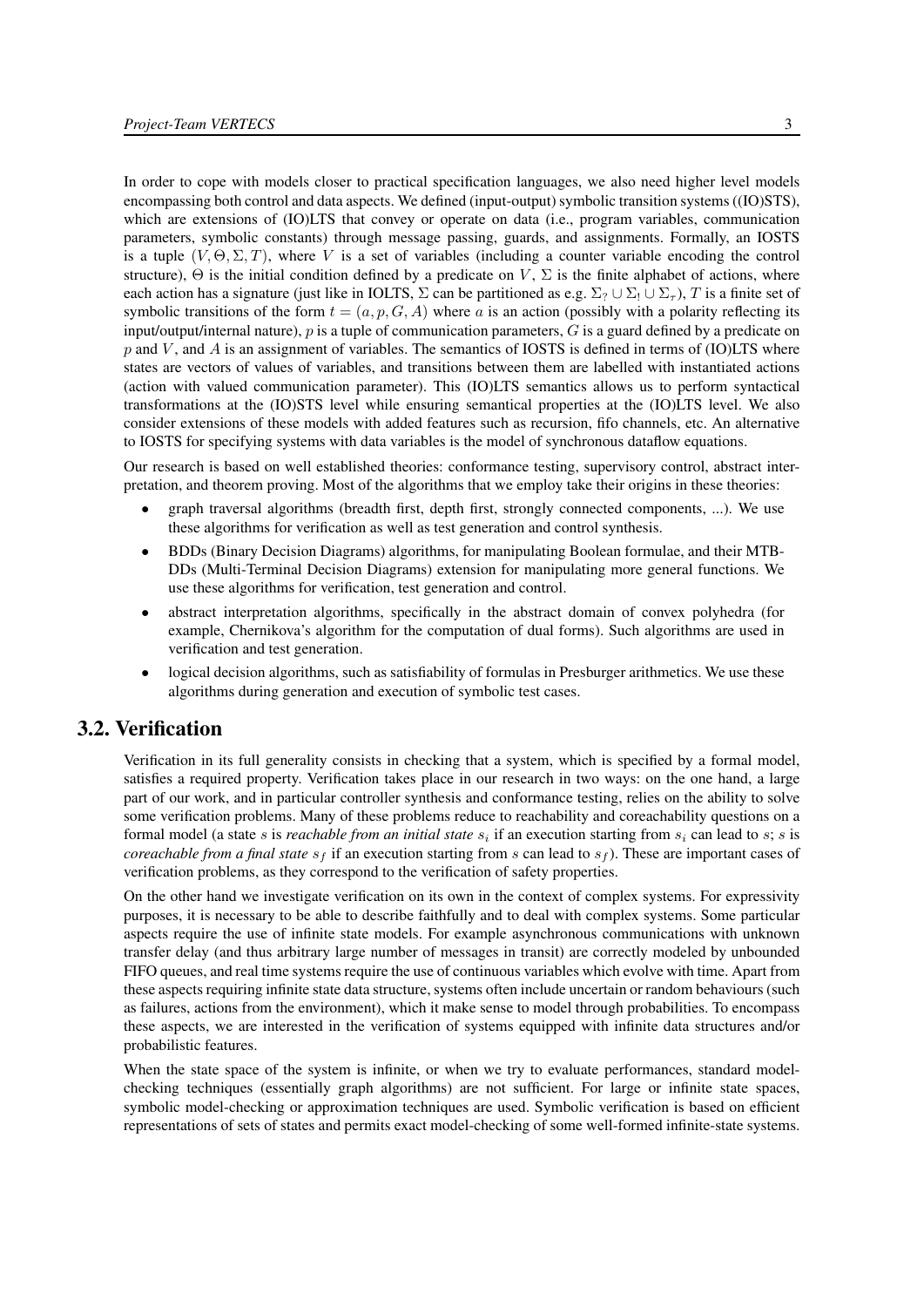However, for feasibility reasons, it is often mandatory to use approximate computations, either by computing a finite abstraction and resort to graph algorithms, or preferably by using more sophisticated abstract interpretation techniques. For systems with stochastic aspects, a quantitative analysis has to be performed, in order to evaluate the performances. Here again, either symbolic techniques (e.g. by grouping states with similar behaviour) or approximation techniques should be used.

We detail below verification topics we are interested in: abstract interpretation, quantitative model-checking and analysis of systems defined by graph grammars.

#### *3.2.1. Abstract interpretation and data handling*

<span id="page-7-0"></span>Most problems in test generation or controller synthesis reduce to state reachability and state coreachability problems which can be solved by fixpoint computations of the form  $x = F(x)$ ,  $x \in C$  where C is a lattice. In the case of reachability analysis, if we denote by S the state space of the considered program,  $C$  is the lattice  $\wp(S)$  of sets of states, ordered by inclusion, and F is roughly the "*successor states*" function defined by the program.

The big change induced by taking into account the data and not only the (finite) control of the systems under study is that the fixpoints become uncomputable. The undecidability is overcome by resorting to approximations, using the theoretical framework of Abstract Interpretation [\[24\]](#page-20-1). The fundamental principles of Abstract Interpretation are:

- 1. to substitute to the *concrete domain* C a simpler *abstract domain* A (static approximation) and to transpose the fixpoint equation into the abstract domain, so that one has to solve an equation  $y = G(y), y \in A;$
- 2. to use a *widening operator* (dynamic approximation) to make the iterative computation of the least fixpoint of G converge after a finite number of steps to some upper-approximation (more precisely, a post-fixpoint).

Approximations are conservative so that the obtained result is an upper-approximation of the exact result. In simple cases the state space that should be abstracted has a simple structure, but this may be more complicated when variables belong to different data types (Booleans, numerics, arrays) and when it is necessary to establish *relations* between the values of different types.

#### *3.2.2. Model-checking quantitative systems*

<span id="page-7-1"></span>Model-checking techniques for finite-state systems are now quite developed, and a current challenge is to adapt them as much as possible to infinite-state systems. We detail below two types of models we are interested in: timed automata and infinite-state probabilistic systems.

Model-checking timed automata The model of timed automata, introduced by Alur and Dill in the 90's [\[22\]](#page-20-0) is commonly used to represent real-time systems. Timed automata consist of an extension of finite automata with continuous variables, called clocks, that evolve synchronously with time, and can be tested and reset along an execution. Despite their uncountable state space, checking reachability, and more generally  $\omega$ -regular properties, is decidable *via* the construction of a finite abstraction, the so-called region automaton. The recent developments in model-checking timed automata have aimed at modelling and verifying quantitative aspects encompassing timing constraints, for example costs, probabilities, frequencies. These quantitative questions demand advanced techniques that go far beyond the classical methods.

Model-checking infinite state probabilistic systems Model-checking techniques for finite state probabilistic systems are now quite developed. Given a finite state Markov chain, for example, one can check whether some property holds almost surely (i.e. the set of executions violating the property is negligible), and one can even compute (or at leat approximate as close as wanted) the probability that some property holds. In general, these techniques cannot be adapted to infinite state probabilistic systems, just as model-checking algorithms for finite state systems do not carry over to infinite state systems. For systems exhibiting complex data structures (such as unbounded queues, continuous clocks) and uncertainty modeled by probabilities, it can thus be hard to design model-checking algorithms. However, in some cases, especially when considering qualitative verification, symbolic methods can lead to exact results. Qualitative questions aim neither at computing nore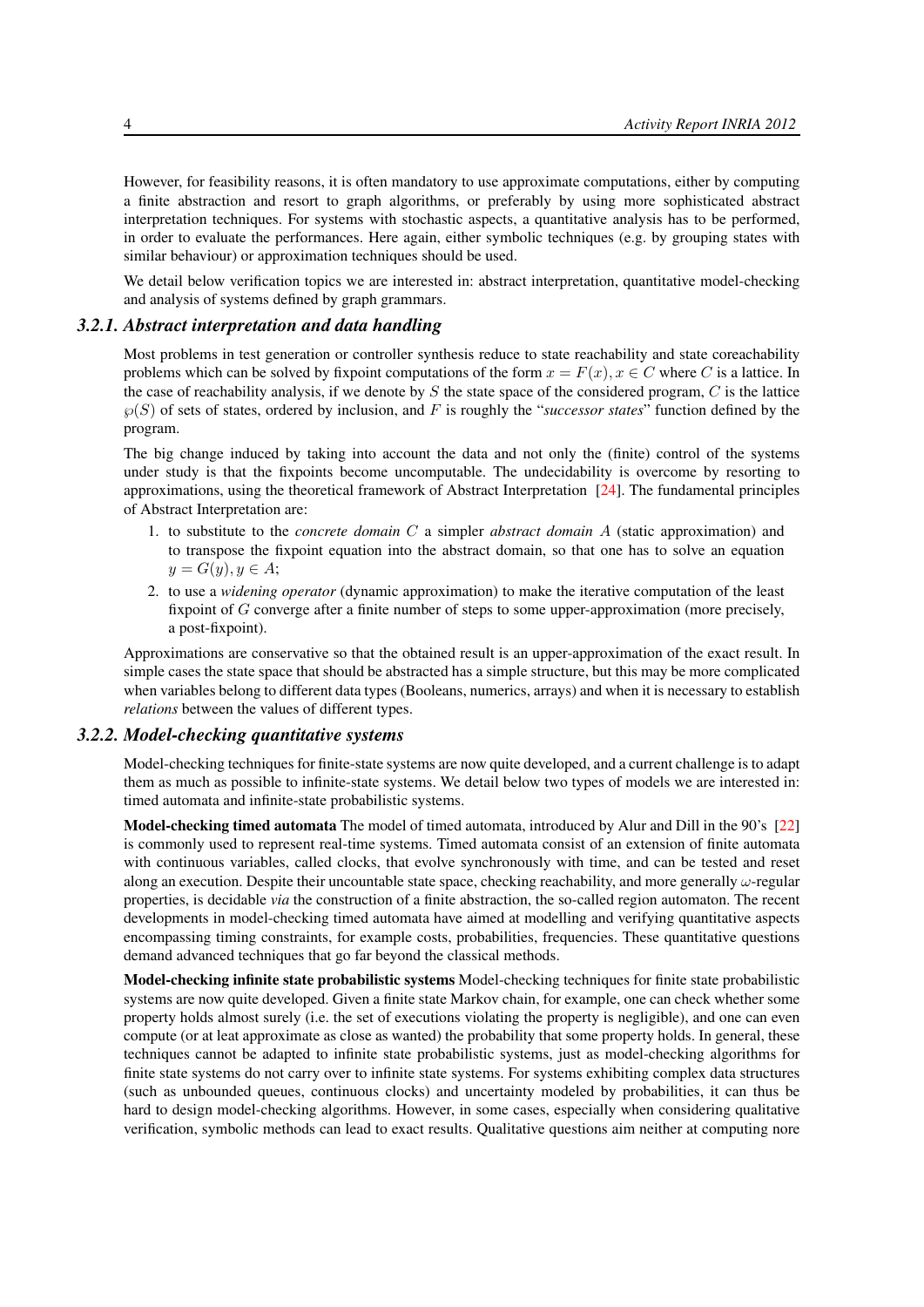at approximating a probability, but are only concerned with almost-sure or non neglectible behaviours (that is events of probability either one or non zero). In some cases, qualitative model-checking can be derived from a combination of techniques for infinite state systems (such as abstractions) with methods for finite state probabilistic systems. However, when one is interested in computing (or rather approximating) precise probability values (neither 0 nor 1), exact methods are scarce. To deal with these questions, we either try to restrict to classes of systems where exact computations can be made, or look for approximation algorithms.

#### *3.2.3. Analysis of infinite state systems defined by graph grammars*

<span id="page-8-0"></span>Currently, many techniques (reachability, model checking, ...) from finite state systems have been generalised to pushdown systems, that can be modeled by graph grammars. Several such extensions heavily depend on the actual definition of the pushdown automata, for example, how many top stack symbols may be read, or whether the existence of  $\varepsilon$ -transitions (silent transitions) is allowed. Many of these restrictions do not affect the actual structure of the graph, and interesting properties like reachability or satisfiability (of a formula) only depend on the structure of a graph.

Deterministic graph grammars enable us to focus on structural properties of systems. The connection with finite graph algorithms is often straightforward: for example reachability is obtained by iterating the finite graph algorithm iterated on the right hand sides of the rules. On the other hand, extending these grammars with time or probabilities is not straightforward: qualitative values associated to different copies (in the graph) of the same vertex (in the grammar) may differ, introducing complex equations. Furthermore, the fact that the left-hand sides of rules are single hyperarcs is a strong restriction. But removing this restriction would lead to non-recursive graphs. Identifying decidable families of graphs defined by contextual graph grammars is also very challenging.

# 3.3. Automatic test generation

<span id="page-8-1"></span>We are mainly interested in conformance testing, which consists in checking whether a black box implementation under test (the real system that is only known by its interface) behaves correctly with respect to its specification (the reference which specifies the intended behavior of the system). In the line of model-based testing, we use formal specifications and their underlying models to unambiguously define the intended behavior of the system, to formally define conformance and to design test case generation algorithms. The difficult problems are to generate test cases that correctly identify faults (the oracle problem) and, as exhaustiveness is impossible to reach in practice, to select an adequate subset of test cases that are likely to detect faults. Hereafter we detail some elements of the models, theories and algorithms we use.

We use IOLTS (or IOSTS) as formal models for specifications, implementations, test purposes, and test cases. We adapt a well established theory of conformance testing [\[30\]](#page-21-0), which formally defines conformance as a relation between formal models of specifications and implementations. This conformance relation, called ioco compares the visible behaviors (called *suspension traces*) of the implementation I (denoted by  $ST races(I)$ ) with those of the specification  $S (ST races(S))$ . Suspension traces are sequence of inputs, outputs or quiescence (absence of action denoted by  $\delta$ ), thus abstracting away internal behaviors that cannot be observed by testers. Intuitively,  $I\text{ }i\text{ }o\text{ }c\text{ }S$  if after a suspension trace of the specification, the implementation I can only show outputs and quiescences of the specification S. We re-formulated ioco as a partial inclusion of visible behaviors as follows:

*I* 
$$
ioco S \Leftrightarrow STraces(I) \cap [STraces(S).\Lambda_!^{\delta} \setminus STraces(S)] = \emptyset.
$$

In other words, suspension traces of  $I$  which are suspension traces of  $S$  prolongated by an output or quiescence, should still be suspension traces of S.

Interestingly, this characterization presents conformance with respect to  $S$  as a safety property of suspension traces of I. The negation of this property is charaterized by a *canonical tester* Can(S) which recognizes exactly  $[STraces(S) \cdot \Lambda_!^{\delta} \setminus STraces(S)]$ , the set of non-conformant suspension traces. This *canonical tester* also serves as a basis for test selection.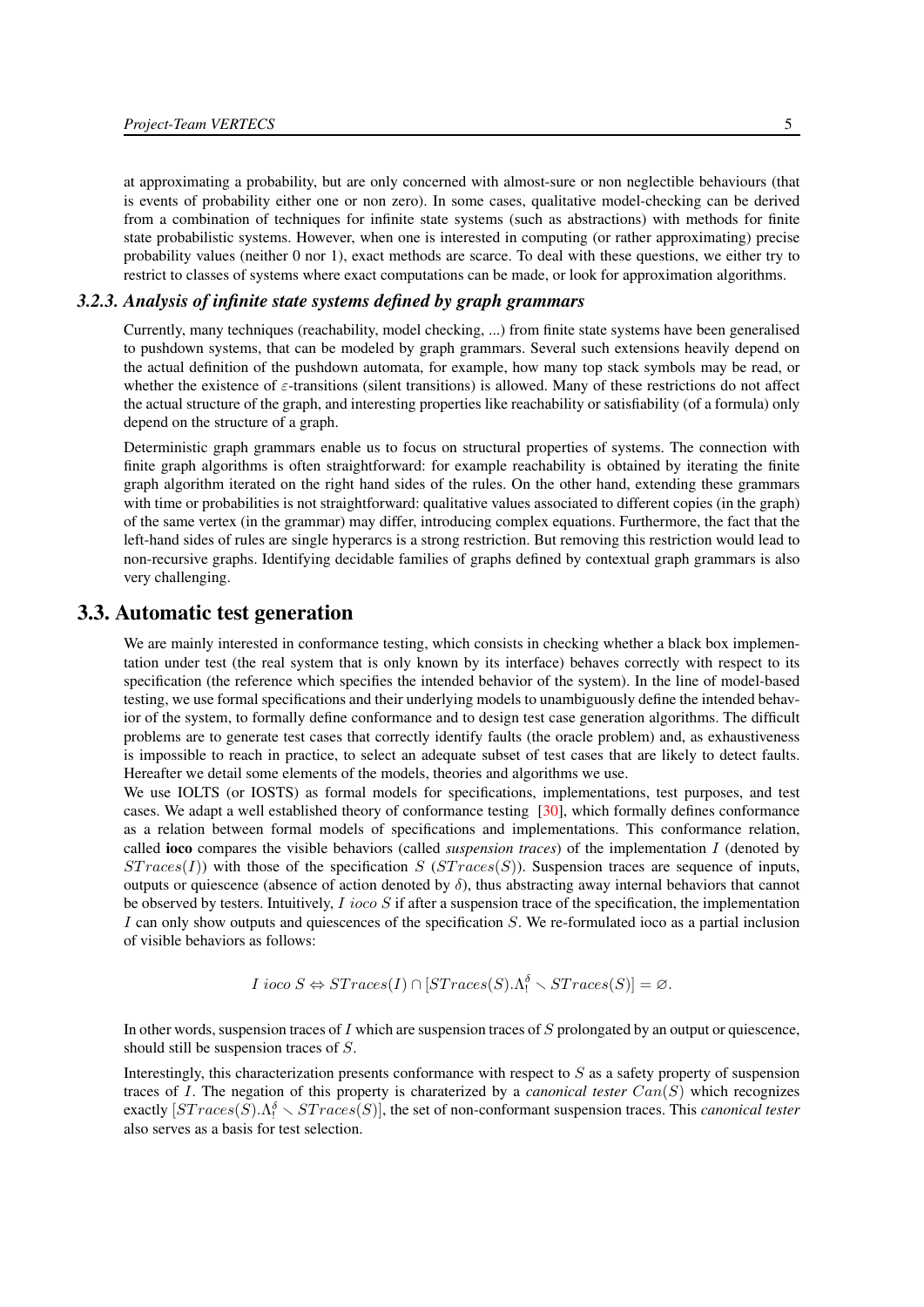Test cases are processes executed against implementations in order to detect non-conformance. They are also formalized by IOLTS (or IOSTS) with special states indicating *verdicts*. The execution of test cases against implementations is formalized by a parallel composition with synchronization on common actions. A *Fail* verdict means that the implementation under test (IUT) is rejected and should correspond to non-conformance, a *Pass* verdict means that the IUT exhibited a correct behavior and some specific targeted behaviour has been observed, while an *Inconclusive* verdict is given to a correct behavior that is not targeted.

Test suites (sets of test cases) are required to exhibit some properties relating the verdict they produce to the conformance relation. Soundness means that only non conformant implementations should be rejected by a test suite and exhaustiveness means that every non conformant implementation may be rejected by the test suite. Soundness is not difficult to obtain, but exhaustiveness is not possible in practice and one has to select test cases.

Test selection is often based on the coverage of some criteria (state coverage, transition coverage, etc). But test cases are often associated with *test purposes* describing some abstract behaviors targeted by a test case. In our framework, test purposes are specified as IOLTS (or IOSTS) associated with marked states or dedicated variables, giving them the status of automata or observers accepting runs (or sequences of actions or suspension traces). Selection of test cases amounts to selecting traces of the canonical tester accepted by the test purpose. The resulting test case is then both an observer of the negation of a safety property (non-conformance wrt. S), and an observer of a reachability property (acceptance by the test purpose). Selection can be reduced to a model-checking problem where one wants to identify states (and transitions between them) which are both reachable from the initial state and co-reachable from the accepting states. We have proved that these algorithms ensure soundness. Moreover the (infinite) set of all possibly generated test cases is also exhaustive. Apart from these theoretical results, our algorithms are designed to be as efficient as possible in order to be able to scale up to real applications.

Our first test generation algorithms are based on enumerative techniques, thus adapted to IOLTS models, and optimized to fight the state-space explosion problem. On-the-fly algorithms where designed and implemented in the TGV tool, which consist in computing co-reachable states from a target state during a lazy exploration of the set of reachable states in a product of the specification and the test purpose  $[25]$ . However, this enumerative technique suffers from some limitations when specification models contain data.

More recently, we have explored symbolic test generation techniques for IOSTS specifications [\[29\]](#page-21-1). The objective is to avoid the state space explosion problem induced by the enumeration of values of variables and communication parameters. The idea consists in computing a test case under the form of an *IOSTS*, i.e., a reactive program in which the operations on data are kept in a symbolic form. Test selection is still based on test purposes (also described as IOSTS) and involves syntactical transformations of IOSTS models that should ensure properties of their IOLTS semantics. However, most of the operations involved in test generation (determinisation, reachability, and coreachability) become undecidable. For determinisation we employ heuristics that allow us to solve the so-called bounded observable non-determinism (i.e., the result of an internal choice can be detected after finitely many observable actions). The product is defined syntactically. Finally test selection is performed as a syntactical transformation of transitions which is based on a semantical reachability and co-reachability analysis. As both problems are undecidable for IOSTS, syntactical transformations are guided by over-approximations using abstract interpretation techniques. Nevertheless, these over-approximations still ensure soundness of test cases  $[26]$ . These techniques are implemented in the STG tool (see [5.1\)](#page-11-3), with an interface with NBAC used for abstract interpretation.

# 3.4. Control synthesis

<span id="page-9-0"></span>The supervisory control problem is concerned with ensuring (not only checking) that a computer-operated system works correctly. More precisely, given a system model and a required property, the problem is to control the model's behavior, by coupling it to a supervisor, such that the controlled system satisfies the property [\[28\]](#page-21-2). The models used are LTSs and the associated languages, where one makes a distinction between *controllable* and *non-controllable* actions and between *observable* and *non-observable* actions. Typically, the controlled system is constrained by the supervisor, which can block on the system's controllable actions in order to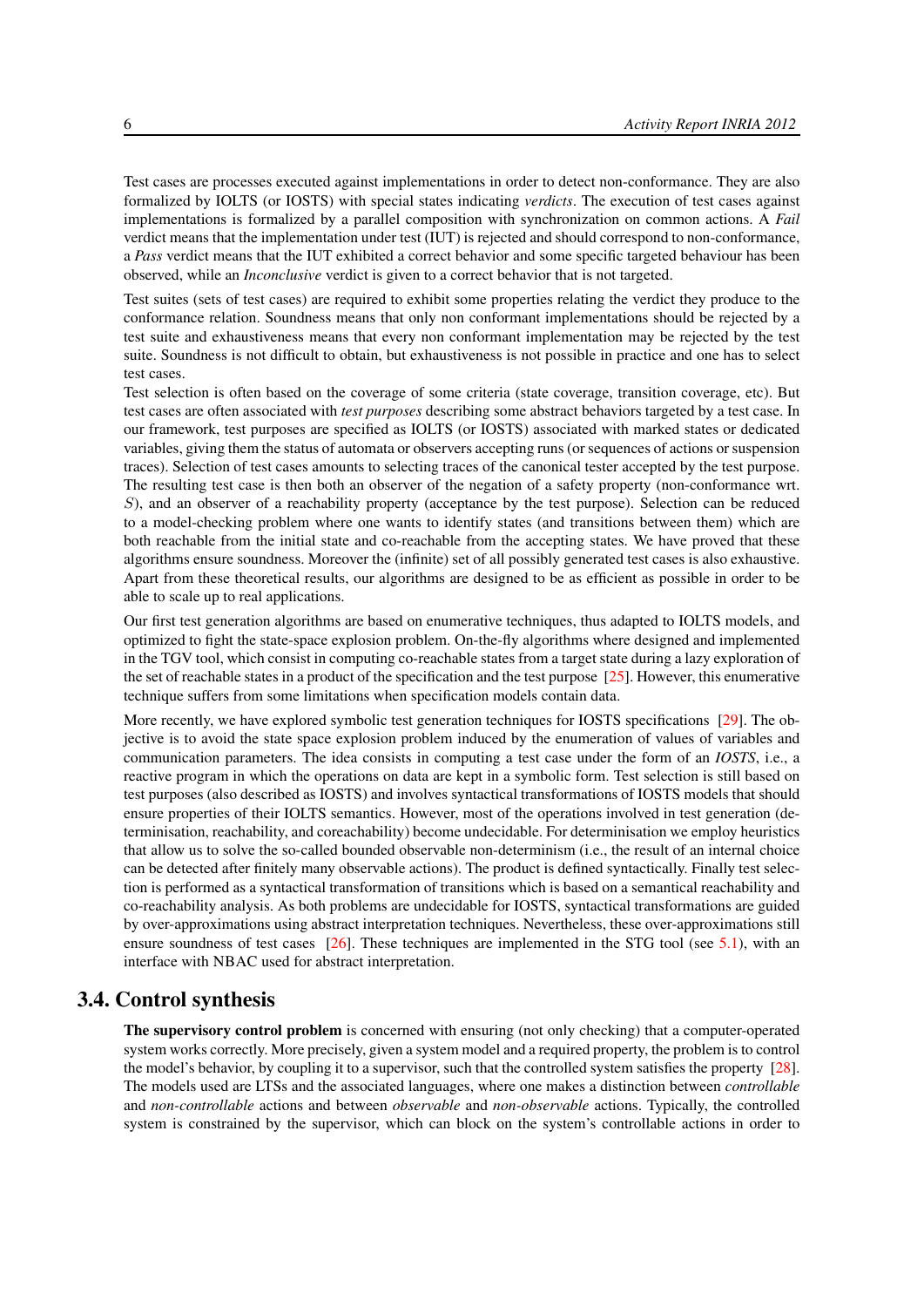force it to behave as specified by the property. The control synthesis problem can be seen as a constructive verification problem: building a supervisor that prevents the system from violating a property. Several kinds of properties can be enforced such as reachability, invariance (i.e. safety), attractivity, etc. Techniques adapted from model checking are used to compute the supervisor. Optimality must be taken into account as one often wants to obtain a supervisor that constrains the system as few as possible.

Supervisory control theory overview. Supervisory control theory deals with control of Discrete Event Systems. In this theory, the behavior of the system  $S$  is assumed not to be fully satisfactory. Hence, it has to be reduced by means of a feedback control (named Supervisor or Controller) in order to achieve a given set of requirements [\[28\]](#page-21-2). Namely, if S denotes the model of the system and  $\Phi$  a safety property to be enforced on S, the problem consists of computing a supervisor  $C$  such that

$$
S \|\mathcal{C} \models \Phi \tag{1}
$$

<span id="page-10-3"></span>where  $\parallel$  is the classical parallel composition of LTSs. Given S, some events of S are said to be uncontrollable  $(\Sigma_{uc})$ , i.e., the occurrence of these events cannot be prevented by a supervisor, while the others are controllable  $(\Sigma_c)$ . It means that all the supervisors satisfying [\(1\)](#page-10-3) are not good candidates. The behavior of the controlled system must respect an additional condition that happens to be similar to the *ioco* conformance relation previously defined in [3.3.](#page-8-1) This condition is called the *controllability condition* and it may be stated as

$$
\mathcal{L}(S||\mathcal{C})\Sigma_{uc} \cap \mathcal{L}(S) \subseteq \mathcal{L}(S||\mathcal{C}) \tag{2}
$$

<span id="page-10-4"></span>Namely, when acting on  $S$ , a supervisor is not allowed to disable uncontrollable events. Given a safety property  $\Phi$ , that can be modeled by an LTS  $A_{\Phi}$ , there actually exist many different supervisors satisyfing both [\(1\)](#page-10-3) and [\(2\)](#page-10-4). Among all the valid supervisors, we are interested in computing the supremal one, ie the one that restricts the system as few as possible. It has been shown in [\[28\]](#page-21-2) that such a supervisor always exists and is unique. It gives access to a behavior of the controlled system that is called the supremal controllable sub-language of  $A_{\Phi}$  w.r.t. S and  $\Sigma_{uc}$ . In some situations, it may also be interesting to force the controlled system to be non-blocking (See [\[28\]](#page-21-2) for details).

The underlying techniques are similar to the ones used for Automatic Test Generation. They consist of computing the product of the system model and  $A_{\Phi}$  and to remove the states of the product that may lead to subsequent states violating the property by triggering only uncontrollable events.

# <span id="page-10-0"></span>4. Application Domains

# 4.1. Overview

<span id="page-10-1"></span>The methods and tools developed by the VERTECS project-team for test generation and control synthesis of reactive systems are intended to be as generic as possible. This allows us to apply them in many application domains where the presence of software is predominant and its correctness is essential. In particular, we apply our research in the context of telecommunication systems, for embedded systems, for smart-cards application, and control-command systems.

# 4.2. Telecommunication systems

<span id="page-10-2"></span>Our research on test generation was initially proposed for conformance testing of telecommunication protocols. In this domain, testing is a normalized process [\[21\]](#page-20-4), and formal specification languages are widely used (SDL in particular). Our test generation techniques have already proved useful in this context, going up to industrial transfer. New standardized component-based design methodologies such as UML and OMG's MDE increase the need for formal techniques in order to ensure the compositionality of components, by verification and testing. Our techniques, by their genericity and adaptativity, have also proved useful at different levels of these methodologies, from component testing to system testing. The telecommunication industry now also tries to provide more and more services to the users. These services must be validated.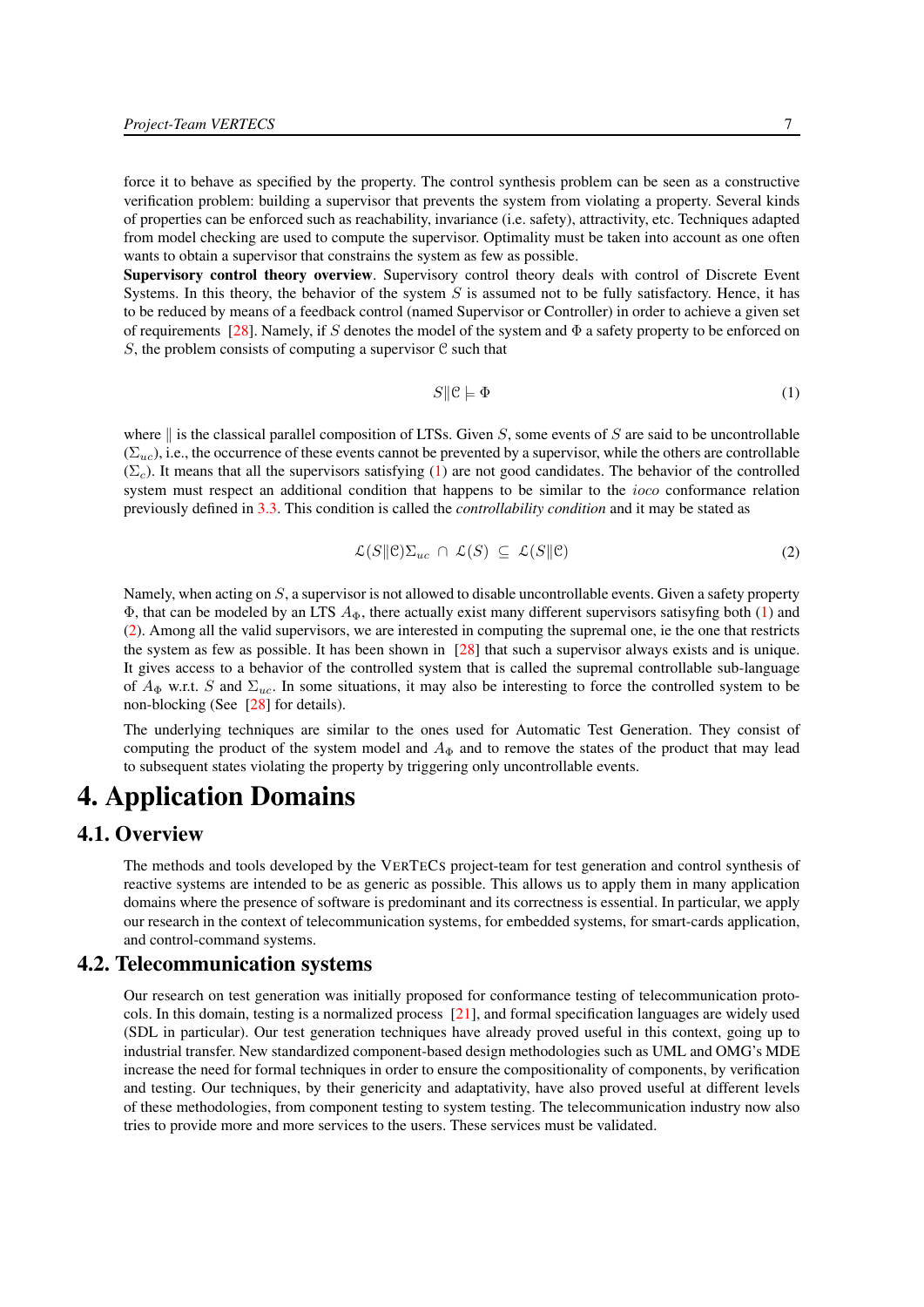# 4.3. Software embedded systems

<span id="page-11-0"></span>In the context of transport, software embedded systems are increasingly predominant. This is particularly important in automotive systems, where software replaces electronics for power train, chassis (e.g. engine control, steering, brakes) and cabin (e.g. wiper, windows, air conditioning) or new services to passengers are increasing (e.g. telematics, entertainment). Car manufacturers have to integrate software components provided by many different suppliers, according to specifications. One of the problems is that testing is done late in the life cycle, when the complete system is available. Faced with these problems, but also with the complexity of systems, compositionality of components, distribution, etc, car manufacturers now try to promote standardized interfaces and component-based design methodologies. They also develop virtual platforms which allow for testing components before the system is complete. It is clear that software quality and trust are one of the problems that have to be tackled in this context. This is why we believe that our techniques (testing and control) can be useful.

# 4.4. Control-command systems

<span id="page-11-1"></span>The main application domain for our techniques is control-command systems. In general, such systems control costly machines (see, e.g., robotic systems, flexible manufacturing systems), that are connected to an environment (e.g., a human operator). Such systems are often critical systems and errors occurring during their execution may have dramatic economical or human consequences. In this field, the controller synthesis methodology (CSM) is useful to ensure by construction the interaction between 1) the different components, and 2) the environment and the system itself. For the first point, the CSM is often used as a safe scheduler, whereas for the second one, the supervisor can be interpreted as a safe discrete tele-operation system. Also in the context of the Vacsim ANR project, we investigate the testing, monitoring and verification of controlcommand systems.

# <span id="page-11-2"></span>5. Software

# 5.1. STG

<span id="page-11-3"></span>Participant: Thierry Jéron.

STG (Symbolic Test Generation) is a prototype tool for the generation and execution of test cases using symbolic techniques. It takes as input a specification and a test purpose described as IOSTS, and generates a test case program also in the form of IOSTS. Test generation in STG is based on a syntactic product of the specification and test purpose IOSTS, an extraction of the subgraph corresponding to the test purpose, elimination of internal actions, determinisation, and simplification. The simplification phase now relies on NBAC, which approximates reachable and coreachable states using abstract interpretation. It is used to eliminate unreachable states, and to strengthen the guards of system inputs in order to eliminate some *Inconclusive* verdicts. After a translation into C++ or Java, test cases can be executed on an implementation in the corresponding language. Constraints on system input parameters are solved on-the-fly (i.e. during execution) using a constraint solver. The first version of STG was developed in C++, using Omega as constraint solver during execution. This version has been deposited at APP under number IDDN.FR.001.510006.000.S.P.2004.000.10600.

A new version in OCaml has been developed in the last years. This version is more generic and will serve as a library for symbolic operations on IOSTS. Most functionalities of the C++ version have been re-implemented. Also a new translation of abstract test cases into Java executable tests has been developed, in which the constraint solver is LUCKYDRAW (VERIMAG). This version has also been deposited at APP and is available for download on the web as well as its documentation and some examples.

Finally, in collaboration with ULB, we implemented a prototype SMACS, derived from STG, devoted to the control of infinite systems modeled by STS.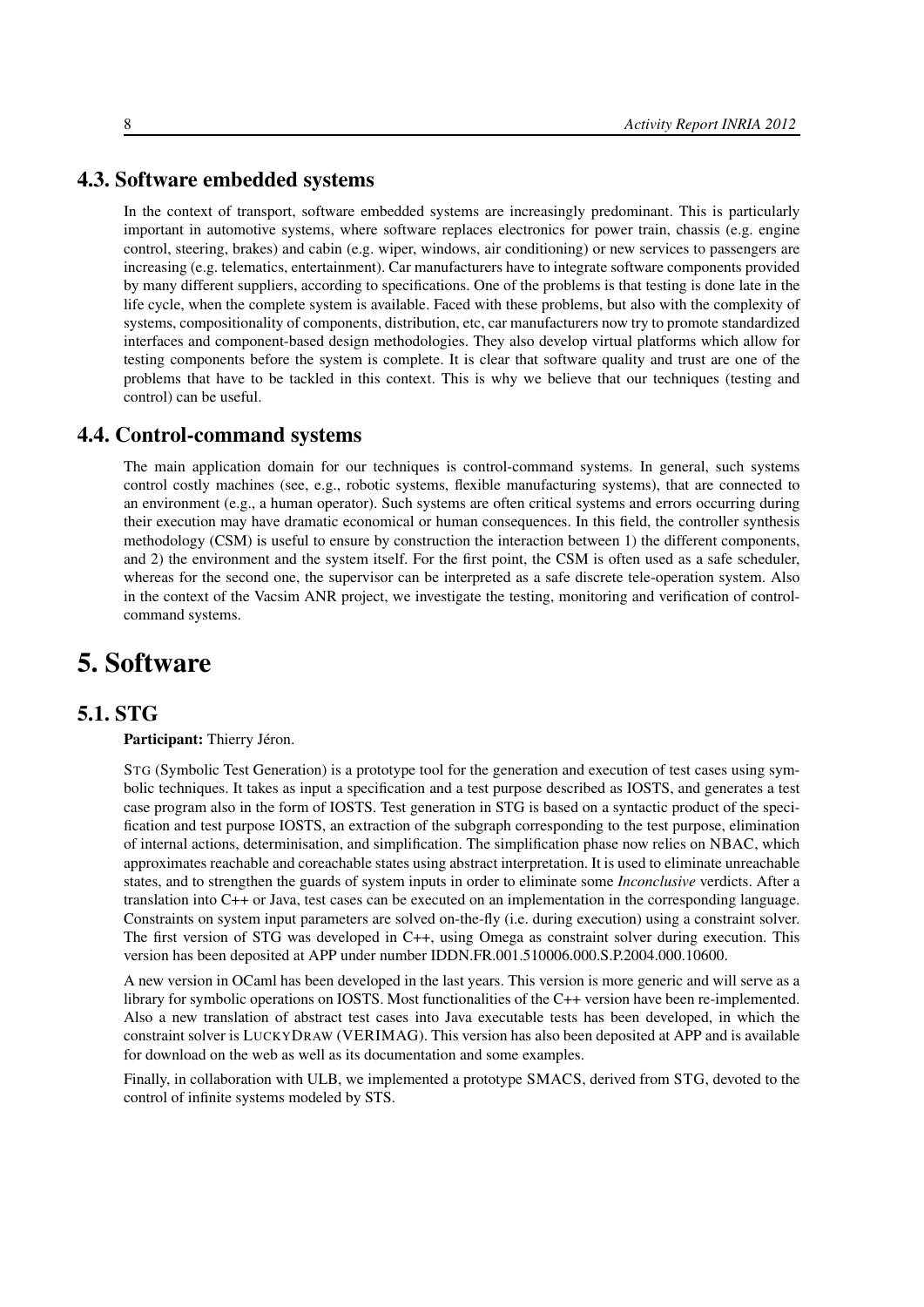# 5.2. SIGALI

#### <span id="page-12-0"></span>Participant: Hervé Marchand.

SIGALI is a model-checking tool that operates on ILTS (Implicit Labeled Transition Systems, an equational representation of an automaton), an intermediate model for discrete event systems. It offers functionalities for verification of reactive systems and discrete controller synthesis. It is developed jointly by the ESPRESSO and VERTECS teams. The techniques used consist in manipulating the system of equations instead of the set of solutions, which avoids the enumeration of the state space. Each set of states is uniquely characterized by a predicate and the operations on sets can be equivalently performed on the associated predicates. Therefore, a wide spectrum of properties, such as liveness, invariance, reachability and attractivity, can be checked. Algorithms for the computation of predicates on states are also available [\[27\]](#page-21-3) [\[23\]](#page-20-5). SIGALI is connected with the Polychrony environment (ESPRESSO project-team) as well as the Matou environment (VERIMAG), thus allowing the modeling of reactive systems by means of Signal Specification or Mode Automata and the visualization of the synthesized controller by an interactive simulation of the controlled system. SIGALI is registered at APP.

<span id="page-12-1"></span>Sigali is also integrated as part of the compiler of the language [BZR.](http://bzr.inria.fr/)

# 6. New Results

# <span id="page-12-2"></span>6.1. Verification

#### *6.1.1. Probabilistic* ω*-automata*

#### <span id="page-12-3"></span>Participant: Nathalie Bertrand.

Probabilistic  $\omega$ -automata are a variant version of nondeterministic automata over infinite words where all choices are resolved by probabilistic distributions. Acceptance of a run for an infinite input word can be defined using traditional acceptance criteria for  $\omega$ -automata, such as Büchi, Rabin or Streett conditions. The accepted language of a probabilistic  $\omega$ -automata is then defined by imposing a constraint on the probability measure of the accepting runs. Together with Christel Baier and Marcus Grösser from TU Dresden, we studied a series of fundamental properties of probabilistic  $\omega$ -automata with three different language-semantics: (1) the probable semantics that requires positive acceptance probability, (2) the almost-sure semantics that requires acceptance with probability 1, and (3) the threshold semantics that relies on an additional parameter  $\lambda$  in [0,1] that specifies a lower probability bound for the acceptance probability. We provided a comparison of probabilistic  $ω$ -automata under these three semantics and nondeterministic  $ω$ -automata concerning expressiveness and efficiency. Furthermore, we addressed closure properties under the Boolean operators union, intersection and complementation and algorithmic aspects, such as checking emptiness or language containment. This work was published in Journal of the ACM [\[6\]](#page-19-0).

#### *6.1.2. Petri nets reachability graphs*

#### <span id="page-12-4"></span>Participant: Christophe Morvan.

In the article [\[10\]](#page-19-1), we investigate the decidability and complexity status of model-checking problems on unlabelled reachability graphs of Petri nets by considering first-order and modal languages without labels on transitions or atomic propositions on markings. We consider several parameters to separate decidable problems from undecidable ones. Not only are we able to provide precise borders and a systematic analysis, but we also demonstrate the robustness of our proof techniques.

#### *6.1.3. Frequencies in timed automata*

<span id="page-12-5"></span>Participant: Amélie Stainer.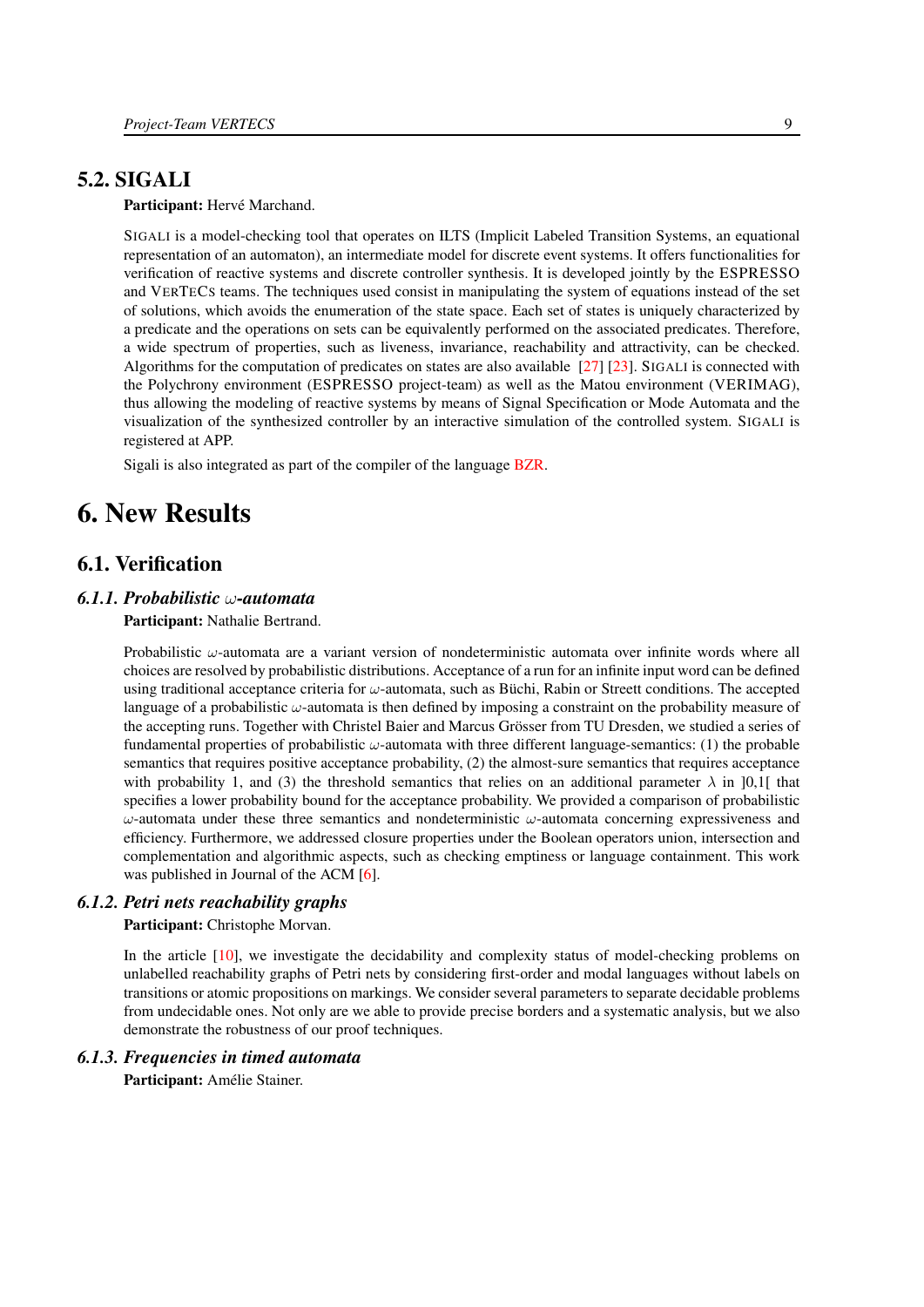A quantitative semantics for infinite timed words in timed automata based on the frequency of a run was introduced earlier by Bertrand, Bouyer, Brihaye and Stainer. Unfortunately, most of the results are obtained only for one-clock timed automata because the techniques do not allow to deal with some phenomenon of convergence between clocks. On the other hand, the notion of forgetful cycle was introduced by Basset and Asarin, in the context of entropy of timed languages, and seems to detect exactly these convergences. In [\[20\]](#page-20-6), we investigate how the notion of forgetfulness can help to extend the computation of the set of frequencies to n-clock timed automata.

#### *6.1.4. Bounded satisfiability for PCTL*

<span id="page-13-0"></span>Participant: Nathalie Bertrand.

While model checking PCTL for Markov chains is decidable in polynomial-time, the decidability of PCTL satisfiability, as well as its finite model property, are long standing open problems. While general satisfiability is an intriguing challenge from a purely theoretical point of view, we argue that general solutions would not be of interest to practitioners: such solutions could be too big to be implementable or even infinite. Inspired by bounded synthesis techniques, we turn to the more applied problem of seeking models of a bounded size: we restrict our search to implementable – and therefore reasonably simple – models. In [\[14\]](#page-19-2) and together with John Fearnley and Sven Schewe from University of Liverpool, we propose a procedure to decide whether or not a given PCTL formula has an implementable model by reducing it to an SMT problem. We have implemented our techniques and found that they can be applied to the practical problem of sanity checking – a procedure that allows a system designer to check whether their formula has an unexpectedly small model.

#### *6.1.5. Graph transformation systems*

<span id="page-13-1"></span>Participant: Nathalie Bertrand.

In [\[13\]](#page-19-3), we study decidability issues for reachability problems in graph transformation systems, a powerful infinite-state model. For a fixed initial configuration, we consider reachability of an entirely specified configuration and of a configuration that satisfies a given pattern (coverability). The former is a fundamental problem for any computational model, the latter is strictly related to verification of safety properties in which the pattern specifies an infinite set of bad configurations. In this paper we reformulate results obtained, e.g., for context-free graph grammars and concurrency models, such as Petri nets, in the more general setting of graph transformation systems and study new results for classes of models obtained by adding constraints on the form of reduction rules.

# <span id="page-13-2"></span>6.2. Active and passive testing

#### *6.2.1. More testable properties*

<span id="page-13-3"></span>Participants: Thierry Jéron, Hervé Marchand.

Testing remains a widely used validation technique for software systems. However, recent needs in software development (e.g., in terms of security concerns) may require to extend this technique to address a larger set of properties. In [\[11\]](#page-19-4), we explore the set of testable properties within the Safety-Progress classification where testability means to establish by testing that a relation, between the tested system and the property under scrutiny, holds. We characterize testable properties w.r.t. several relations of interest. For each relation, we give a sufficient condition for a property to be testable. Then, we study and delineate a fine-grain characterization of testable properties: for each Safety-Progress class, we identify the subset of testable properties and their corresponding test oracle. Furthermore, we address automatic test generation for the proposed framework by providing a general synthesis technique that allows to obtain canonical testers for the testable properties in the Safety-Progress classification. Moreover, we show how the usual notion of quiescence can be taken into account in our general framework, and, how quiescence improves the testability results. Then, we list some existing testing approaches that could benefit from this work by addressing a wider set of properties. Finally, we propose Java-PT, a prototype Java toolbox that implements the results introduced in this article.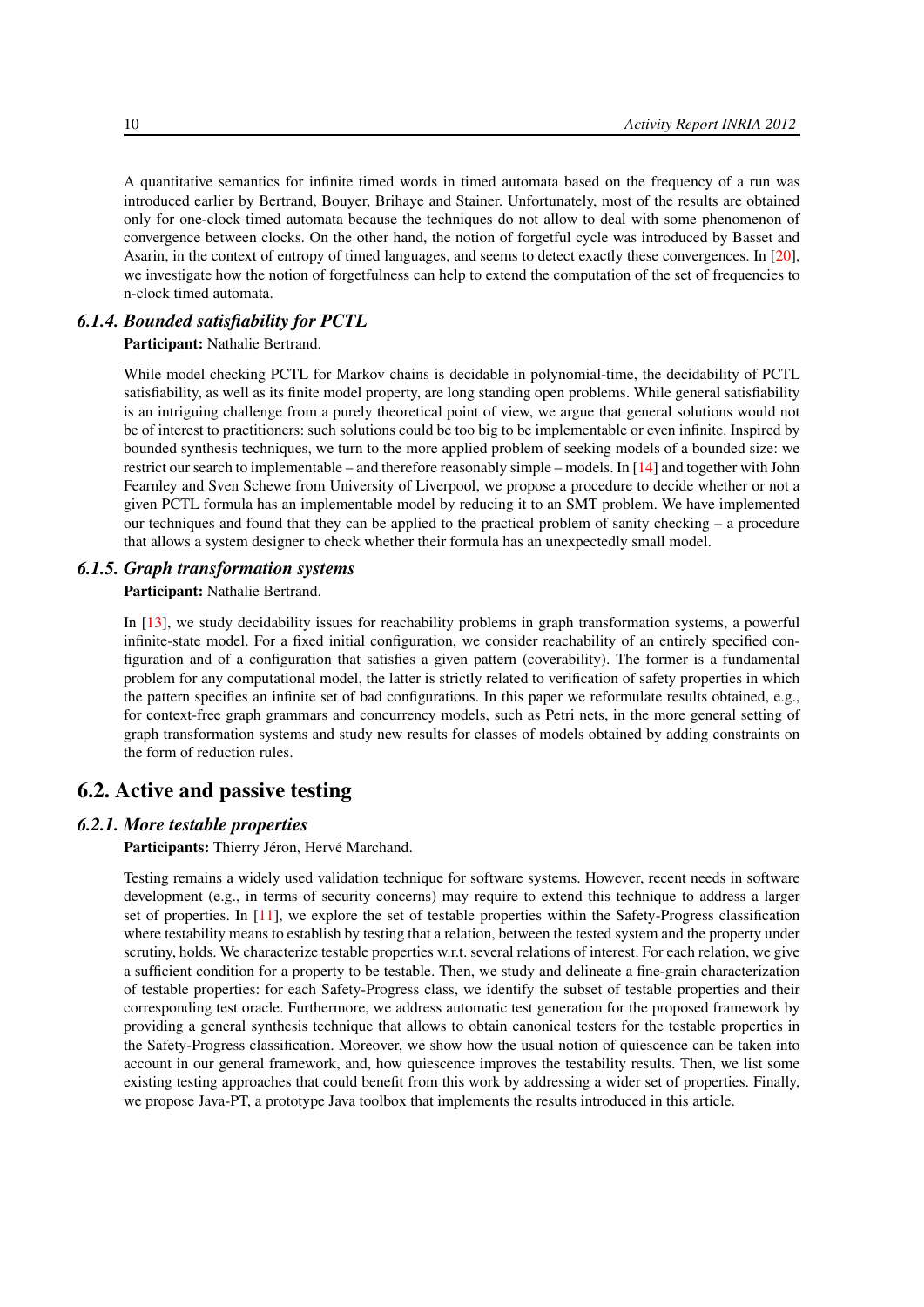#### *6.2.2. Runtime enforcement of timed properties*

<span id="page-14-0"></span>Participants: Thierry Jéron, Hervé Marchand, Srinivas Pinisetty.

Runtime enforcement is a powerful technique to ensure that a running system respects some desired properties. Using an enforcement monitor, an (untrusted) input execution (in the form of a sequence of events) is modified into an output sequence that complies to a property. Runtime enforcement has been extensively studied over the last decade in the context of untimed properties. The paper [\[19\]](#page-20-7), introduces runtime enforcement of timed properties. We revisit the foundations of runtime enforcement when time between events matters. We show how runtime enforcers can be synthesized for any safety or co-safety timed property. Proposed runtime enforcers are time retardant: to produce an output sequence, additional delays are introduced between the events of the input sequence to correct it. Runtime enforcers have been prototyped and our simulation experiments validate their effectiveness.

#### *6.2.3. Test generation for tiles systems*

<span id="page-14-1"></span>Participants: Sébastien Chédor, Thierry Jéron, Christophe Morvan.

In [\[17\]](#page-20-8) we explore test generation for Recursive Tile Systems (RTS) in the framework of the classical ioco testing theory. The RTS model allows the description of reactive systems with recursion, and is very similar to other models like Pushdown Automata, Hyperedge Replacement Grammars or Recursive State Machines. We first present an off-line test generation algorithm for Weighted RTS, a determinizable sub-class of RTS, and second, an on-line test generation algorithm for the full RTS model. Both algorithms use test purposes to guide test selection through targeted behaviours.

#### *6.2.4. Partially observed recursive tiles systems*

<span id="page-14-2"></span>Participants: Sébastien Chédor, Hervé Marchand, Christophe Morvan.

The analysis of discrete event systems under partial observation is an important topic, with major applications such as the detection of information flow and the diagnosis of faulty behaviors. In [\[18\]](#page-20-9) we consider recursive tile systems, which are infinite systems generated by a finite collection of finite tiles, a simplified variant of deterministic graph grammars. Recursive tile systems are expressive enough to capture classical models of recursive systems, such as the pushdown systems and the recursive state machines. They are infinite-state in general and therefore standard powerset constructions for monitoring do not always apply. We exhibit computable conditions on recursive tile systems and present non-trivial constructions that yield effective computation of the monitors. We apply these results to the classic problems of opacity and diagnosability.

#### *6.2.5. Off-line test selection with test purposes for non-deterministic timed automata*

<span id="page-14-3"></span>Participants: Nathalie Bertrand, Thierry Jéron, Amélie Stainer.

The LMCS article [\[7\]](#page-19-5) proposes novel off-line test generation techniques from non-deterministic timed automata with inputs and outputs (TAIOs) in the formal framework of the tioco conformance theory. In this context, a first problem is the determinization of TAIOs, which is necessary to foresee next enabled actions after an observable trace, but is in general impossible because not all timed automata are determinizable. This problem is solved thanks to an approximate determinization using a game approach. The algorithm performs an io-abstraction which preserves the tioco conformance relation and thus guarantees the soundness of generated test cases. A second problem is the selection of test cases from a TAIO specification. The selection here relies on a precise description of timed behaviors to be tested which is carried out by expressive test purposes modeled by a generalization of TAIOs. Finally, an algorithm is described which generates test cases in the form of TAIOs equipped with verdicts, using a symbolic co-reachability analysis guided by the test purpose. Properties of test cases are then analyzed with respect to the precision of the approximate determinization: when determinization is exact, which is the case on known determinizable classes, in addition to soundness, properties characterizing the adequacy of test cases verdicts are also guaranteed.

#### *6.2.6. Monitor-based statistical model checking of timed systems*

<span id="page-14-4"></span>Participant: Amélie Stainer.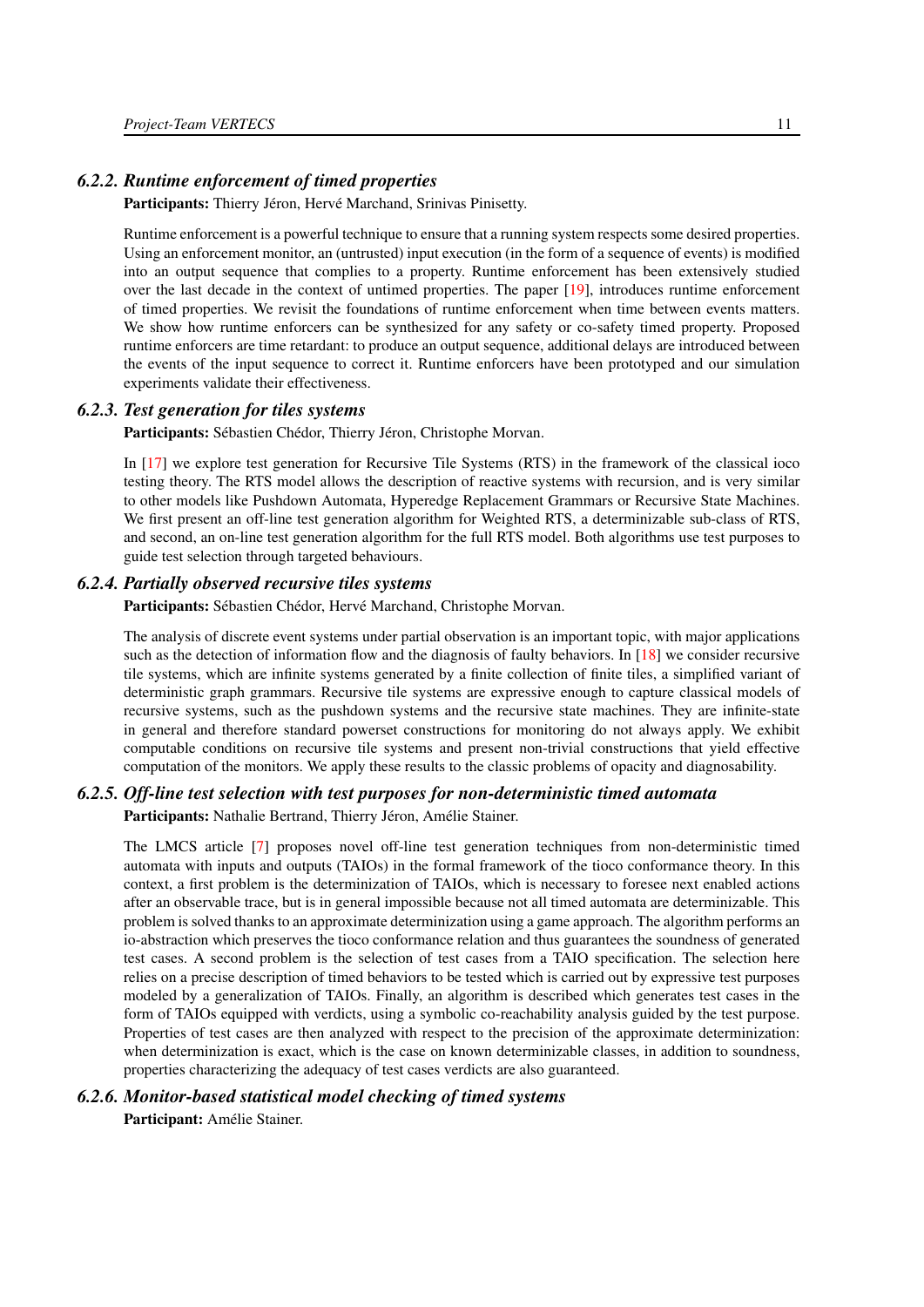In [\[16\]](#page-20-10), we present a novel approach and implementation for analysing weighted timed automata (WTA) with respect to the weighted metric temporal logic (WMTL<). Based on a stochastic semantics of WTAs, we apply statistical model checking (SMC) to estimate and test probabilities of satisfaction with desired levels of confidence. Our approach consists in the generation of deterministic monitors for formulas in WMTL $<$ , allowing for efficient SMC by run-time evaluation of a given formula. By necessity, the deterministic observers are in general approximate (over- or under-approximations), but are most often exact and experimentally tight. The technique is implemented in the new tool CASAAL. that we seamlessly connect to Uppaal-smc. in a tool chain. We demonstrate the applicability of our technique and the efficiency of our implementation through a number of case-studies.

# <span id="page-15-0"></span>6.3. Control synthesis

#### *6.3.1. Synthesis of opaque systems*

<span id="page-15-1"></span>Participant: Hervé Marchand.

Opacity is a security property formalizing the absence of (secret) information leakage. We address the problem of synthesizing opaque systems. A secret predicate S over the runs of a system G is opaque to an external user having partial observability over G, if he can never infer from the observation of a run of G that the run belongs to S. We choose to control the observability of events by adding a device, called a mask, between the system G and the users. We first investigate the case of static partial observability where the set of events the user can observe is fixed once and for all by a static mask. In this context, we show that checking whether a system is opaque is PSPACE-complete, which implies that computing an optimal static mask ensuring opacity is also a PSPACE-complete problem. Next, we introduce dynamic partial observability where the set of events the user can observe changes over time and is determined by a dynamic mask. We show how to check that a system is opaque w.r.t. to a dynamic mask and also address the corresponding synthesis problem: given a system G and secret states S, compute the set of dynamic masks under which S is opaque. Our main result is that the set of such masks can be finitely represented and can be computed in EXPTIME and that this is a lower bound. We also address the problem of computing an optimal mask. This work was published in FMSD [\[9\]](#page-19-6).

# <span id="page-15-2"></span>*6.3.2. Symbolic Supervisory Control of Infinite Transition Systems under Partial Observation using Abstract Interpretation*

Participant: Hervé Marchand.

In the DEDS article [\[12\]](#page-19-7), we propose algorithms for the synthesis of state-feedback controllers with partial observation of infinite state discrete event systems modelled by Symbolic Transition Systems. We provide models of safe memoryless controllers both for potentially deadlocking and for deadlock free controlled systems. The termination of the algorithms solving these problems is ensured using abstract interpretation techniques which provide an overapproximation of the transitions to disable. We then extend our algorithms to controllers with memory and to online controllers. We also propose improvements in the synthesis of controllers in the finite case which, to our knowledge, provide more permissive solutions than previously proposed in the literature. Our tool SMACS gives an empirical validation of our methods by showing their feasibility, usability and efficiency.

# <span id="page-15-3"></span>*6.3.3. Playing optimally on timed automata with random delays* Participant: Nathalie Bertrand.

In [\[15\]](#page-20-11), we marry continuous time Markov decision processes (CTMDPs) with stochastic timed automata into a model with joint expressive power. This extension is very natural, as the two original models already share exponentially distributed sojourn times in locations. It enriches CTMDPs with timing constraints, or symmetrically, stochastic timed automata with one conscious player. Our model maintains the existence of optimal control known for CTMDPs. This also holds for a richer model with two players, which extends continuous time Markov games. But we have to sacrifice the existence of simple schedulers: polyhedral regions are insufficient to obtain optimal control even in the single-player case.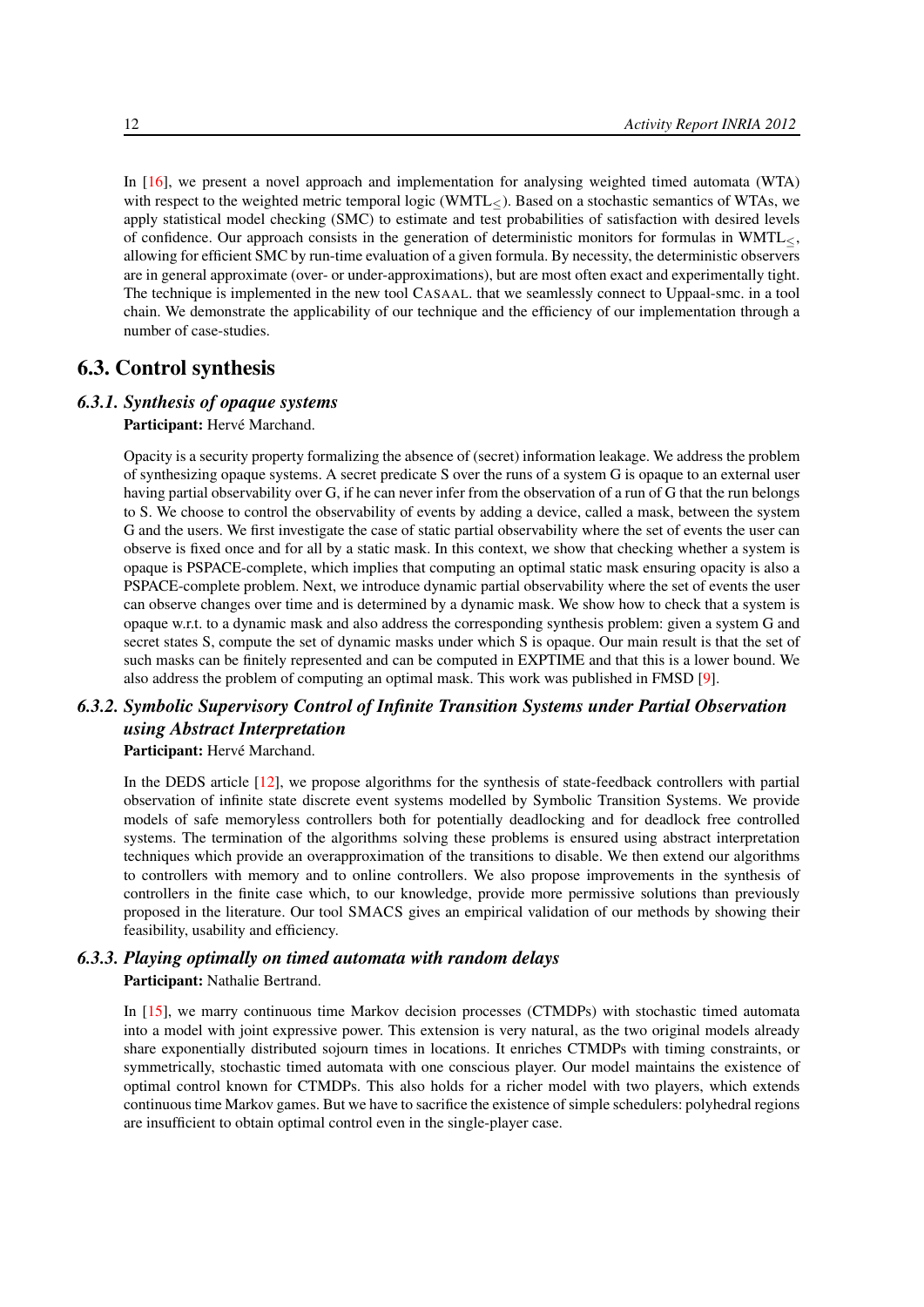# <span id="page-16-0"></span>7. Partnerships and Cooperations

# <span id="page-16-1"></span>7.1. National initiatives

# <span id="page-16-2"></span>*7.1.1. ANR VACSIM: Validation of critical control-command systems by coupling simulation and formal analysis*

Participants: Nathalie Bertrand, Thierry Jéron, Hervé Marchand.

The Vacsim project (2011-2014) is a 3-year project with EDF R&D, Dassault Systèmes, LURPA Cachan, I3S Nice and Labri Bordeaux. The project aims at developping both methodological and formal contributions for the simulation and validation of control-command systems. The role of the Vertecs team will be to contribute to the advance of validation techniques for timed systems, including quantitative analysis and its application to testing, monitoring of timed systems, and verification of communicating timed automata. The VACSIM project funds the PhD thesis of Srinivas Pinisetty.

#### *7.1.2. ANR Ctrl-Green (Autonomic management of green data centers)*

<span id="page-16-3"></span>Participant: Hervé Marchand.

The project Ctrl-Green (2011-2014) is a 3-year project with UJF/LIG, INPT/IRIT, Inria, EOLAS, Scalagent. This project aims at developing techniques for the automatic optimal management of reconfigurable systems in the context of data centers using discrete controller synthesis methodology applied in the synchronous paradigm. The role of the Vertecs team will be to contribute to the development of new controller synthesis methodology for symbolic synchronous systems handling variables and to its application to the autonomic management of data centers.

# <span id="page-16-4"></span>7.2. European Initiatives

#### *7.2.1. Artist design network of excellence*

<span id="page-16-5"></span>Participants: Nathalie Bertrand, Thierry Jéron, Hervé Marchand.

Program: FP7

Project acronym: Artist Design

Project title: Artist - European Network of Excellence on Embedded System Design

Duration: 01/08 - 03/12

Coordinator: VERIMAG

Abstract: The central objective for [ArtistDesign](http://www.artist-embedded.org/artist/-ArtistDesign-Participants-.html) is to build on existing structures and links forged in Artist2, to become a virtual Center of Excellence in Embedded Systems Design. This will be mainly achieved through tight integration between the central players of the European research community. Also, the consortium is smaller, and integrates several new partners. These teams have already established a long-term vision for embedded systems in Europe, which advances the emergence of Embedded Systems as a mature discipline.

The research effort aims at integrating topics, teams, and competencies, grouped into 4 Thematic Clusters: "Modelling and Validation", "Software Synthesis, Code Generation, and Timing Analysis", "Operating Systems and Networks", "Platforms and MPSoC". "Transversal Integration" covering both industrial applications and design issues aims for integration between clusters.

The Vertecs EPI is a partner of the "Validation" activity of the "Modeling and Validation" cluster. This year, the Vertecs EPI has contributed to quantitative verification of timed automata [\[20\]](#page-20-6), test generation from nondeterministic timed automata [\[7\]](#page-19-5), and control sysnthesis using abstract interpretation for infinite state systems [\[12\]](#page-19-7).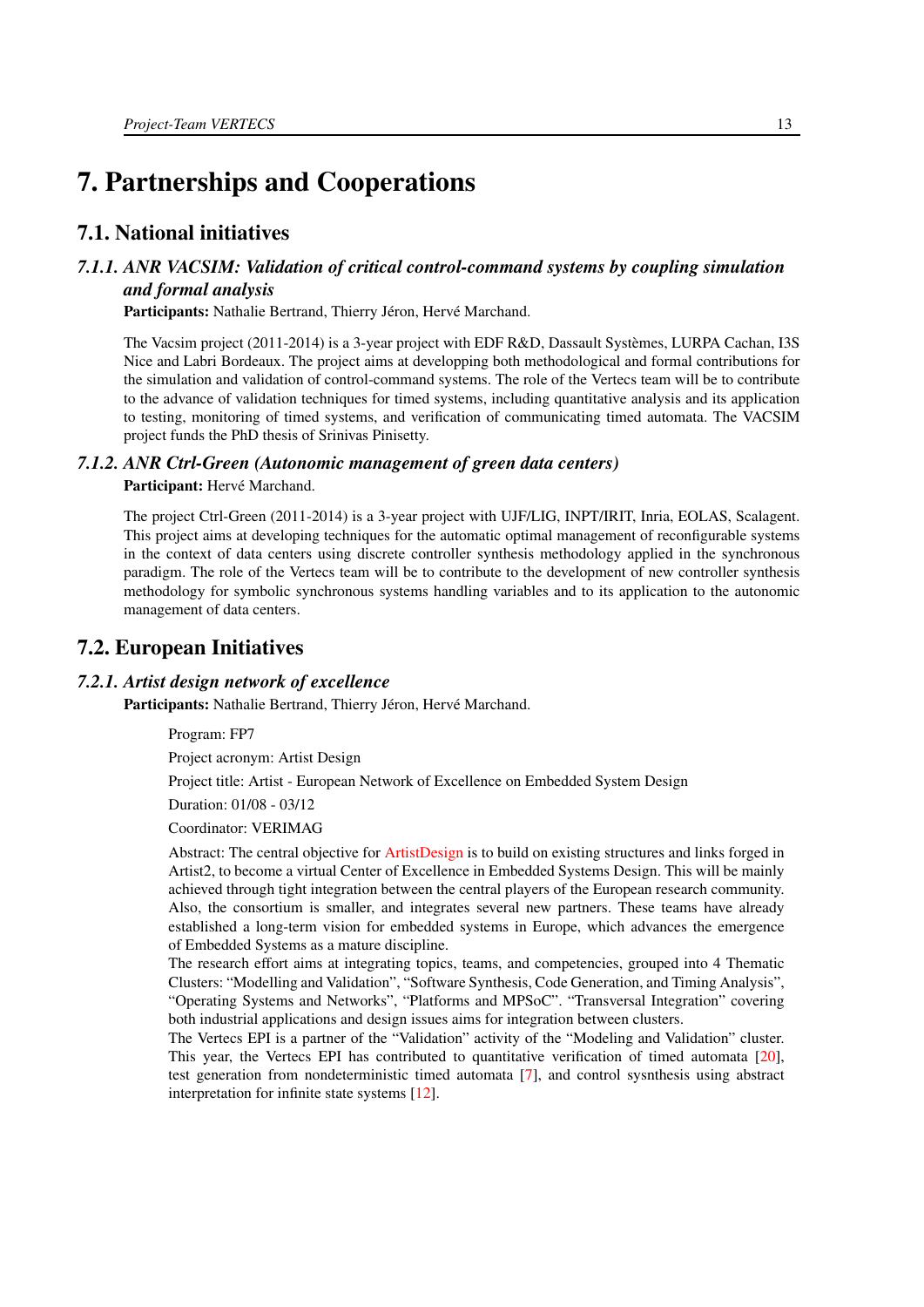#### <span id="page-17-0"></span>*7.2.2. Major European Organizations with which the Team has followed Collaborations*

Université Libre Bruxelles (Belgium), Prof. Thierry Massart, Testing and control of symbolic transitions systems.

University of Kaiserslautern (Germany), Roland Meyer, Petri nets.

University of Dresden (Germany), Prof. Christel Baier, Probabilistic automata over infinite words.

University of Mons (Belgium), Prof. Thomas Brihaye, Stochastic timed automata.

# <span id="page-17-1"></span>7.3. International Research Visitors

#### *7.3.1. Visits of International Scientists*

<span id="page-17-2"></span>Laurie Ricker, associate professor at the Mathematics & Computer Science department of Mount Allison University (Canada) has visited Vertecs for 6 months, from January 2012 to June 2012. We collaborate on control of discrete event systems for distributed and decentralized systems.

#### *7.3.2. Visits to International Teams*

<span id="page-17-3"></span>Nathalie Bertrand spent 9 months at University of Liverpool, from November 1st 2011 to July 31st 2012. Her visit was supported by the Leverhulme Trust and the Sabbatical program of Inria, which also permitted Paulin Fournier to spend 5 months at University of Liverpool for his Master thesis.

# <span id="page-17-4"></span>8. Dissemination

### 8.1. Scientific Animation

- <span id="page-17-5"></span>Nathalie Bertrand was PC member of QAPL'12, QEST'12, Infinity'12 and SYNT'12. She is since september 2012 a Steering Committee member of QEST. She was invited to give a talk at the research seminar of the Quantitative Logics and Automata (QuantLA) Doctoral School in Dresden, in December 2012. She is also a member of the panel for the [Gilles Kahn prize](http://www.societe-informatique-de-france.fr/prix-these/) awarded each year to an excellent PhD thesis in computer science.
- Thierry Jéron is Vice President of the Project Committee of Inria Rennes Bretagne Atlantique. He is member of the IFIP Working Group 10.2 on Embedded Systems. He is a member of the Steering Committe of the School MOVEP (held in Marseille in December 2012), and PC member of ICFEM 2012, ICST 2012, ICTSS 2012, RV 2013, TAP 2012 and 2013. He gave a lecture at the Summer School TAROT 2012. He co-organizes the Dagstuhl Seminar 13021 on "Symbolic Methods in Testing" in January 2013.
- Hervé Marchand is Associate Editor of the IEEE Transactions on Automatic Control since 2009 and member of the IFAC Technical Committees (TC 1.3 on Discrete Event and Hybrid Systems) since 2005. He is member of the steering committee of MSR (Modélisation de systèmes réactifs). He was PC member of WODES'12, ICINCO'12. He is organizer of MSR 2013 in Rennes.

# <span id="page-17-6"></span>8.2. Teaching - Supervision - Juries

## *8.2.1. Teaching*

#### <span id="page-17-7"></span>Nathalie Bertrand

Master : Techniques de vérification avancées, 10h, niveau M2, ISTIC, Université de Rennes 1.

Agrégation : Langages formels, 16h, niveau M2, ENS-Cachan-Antenne de Bretagne.

#### Sébastien Chédor

Licence : Programmation Java, 20h, niveau L2, ISTIC, Université de Rennes 1.

APF, 20h, niveau L1, ISTIC, Université de Rennes 1.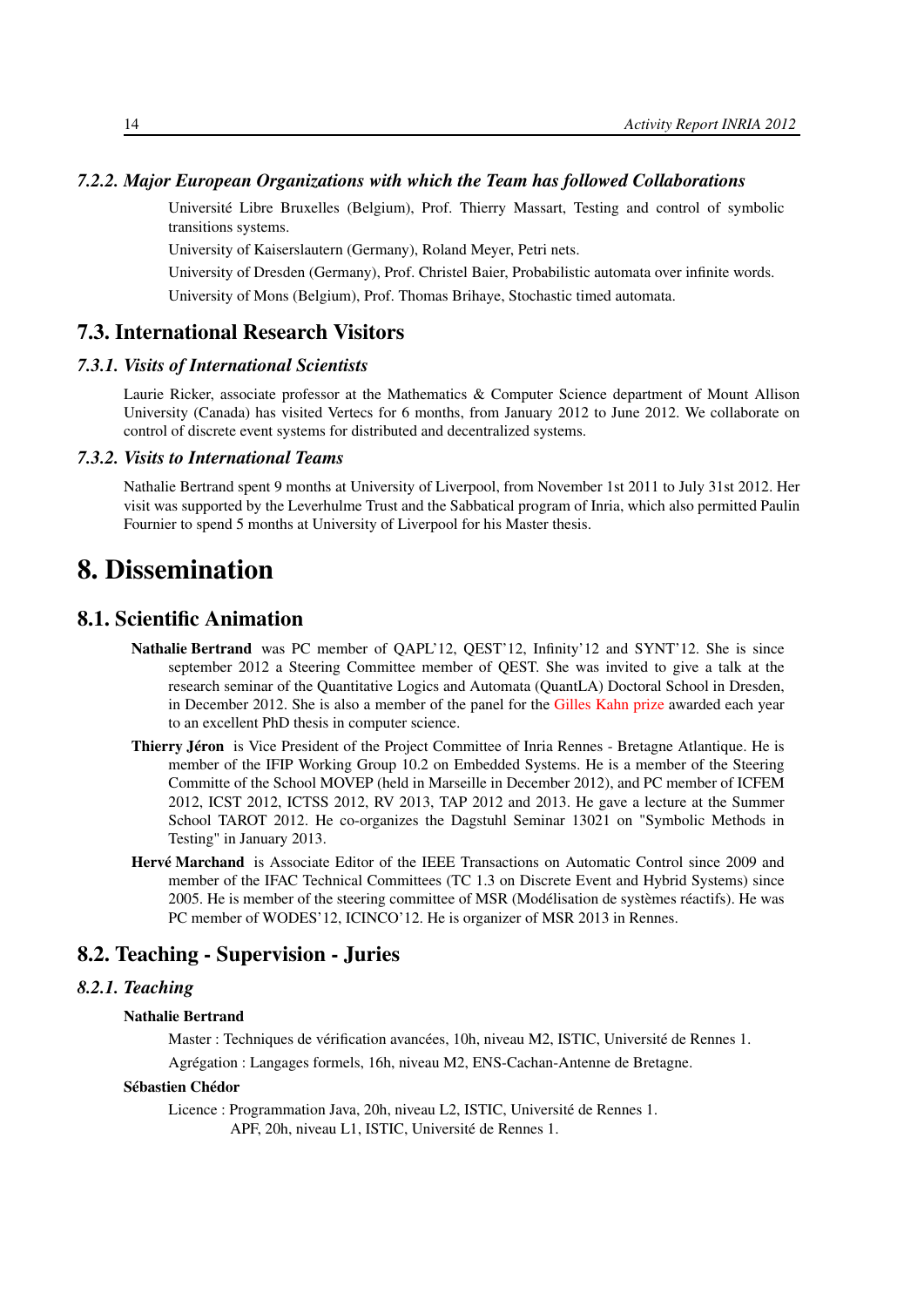Initiation LaTeX, 6h, niveau L3, ENS-Cachan-Antenne de Bretagne. Programmation, 20h, niveau L3, ENS-Cachan-Antenne de Bretagne.

#### Paulin Fournier

Licence : Scheme (TP), 20h, niveau L1, INSA-Rennes.

#### Christophe Morvan

Licence : Object Oriented programming with Java, 120h, niveau L2, Université de Marne-la-Vallée. Systèmes d'exploitation (Cours), 36h, niveau L3, Université de Marne-la-Vallée. Compilation (Cours-TD), 60h, niveau L3, Université de Marne-la-Vallée.

#### Amélie Stainer

Licence : Base de données (Cours-TD-TP), 28h, niveau L2, INSA-Rennes.

Agrégation : Modélisation (Cours), 11h, niveau M2, ENS-Cachan-Antenne de Bretagne. Oraux blancs, 12h, niveau M2, ENS-Cachan-Antenne de Bretagne. Préparation de leçons d'informatique, 10h, niveau M2, ENS-Cachan-Antenne de Bretagne.

#### <span id="page-18-0"></span>*8.2.2. Supervision*

PhD in progress: Sébastien Chédor, Verification and test of systems modeled by regular graphs, started in September 2009, supervised by Christophe Morvan and Thierry Jéron.

PhD in progress: Paulin Fournier, Parameterized Verification of probabilistic systems, started in September 2012, supervised by Nathalie Bertrand and Thierry Jéron.

PhD in progress: Srinivas Pinisetty, Runtime validation of critical control-command systems, started in December 2011, supervised by Hervé Marchand and Thierry Jéron.

PhD in progress: Amélie Stainer, Quantitative verification of timed automata, started in October 2010, supervised by Nathalie Bertrand and Thierry Jéron.

#### *8.2.3. Juries*

<span id="page-18-1"></span>Nathalie Bertrand was a member of the PhD defense jury of Youssouf Oualhadj (LaBRI, Bordeaux) in december 2012.

## 8.3. Popularization

<span id="page-18-2"></span>Christophe Morvan has been involved in the organization of a public talk on Turing (celebrating the centenary of his birth) by Jean Lassègue. See the [webpage.](http://gpl2012.irisa.fr/?q=node/33)

# <span id="page-18-3"></span>9. Bibliography

## Major publications by the team in recent years

- [1] C. BAIER, N. BERTRAND, M. GROESSER. *Probabilistic omega-automata*, in "Journal of the Association for Computing Machinery", 2012, vol. 59, n<sup>o</sup> 1, p. 1:1-1:52 [*DOI*: 10.1145/2108242.2108243], [http://hal.](http://hal.inria.fr/hal-00743907) [inria.fr/hal-00743907.](http://hal.inria.fr/hal-00743907)
- [2] N. BERTRAND, T. JÉRON, A. STAINER, M. KRICHEN. *Off-line Test Selection with Test Purposes for Non-Deterministic Timed Automata*, in "Logical Methods in Computer Science", October 2012, vol. 8, n<sup>o</sup> 4:8, p. 1-33, [http://hal.inria.fr/hal-00744074.](http://hal.inria.fr/hal-00744074)
- [3] C. CONSTANT, T. JÉRON, H. MARCHAND, V. RUSU. *Integrating formal verification and conformance testing for reactive systems*, in "IEEE Transactions on Software Engineering", August 2007, vol. 33, n<sup>o</sup> 8, p. 558-574.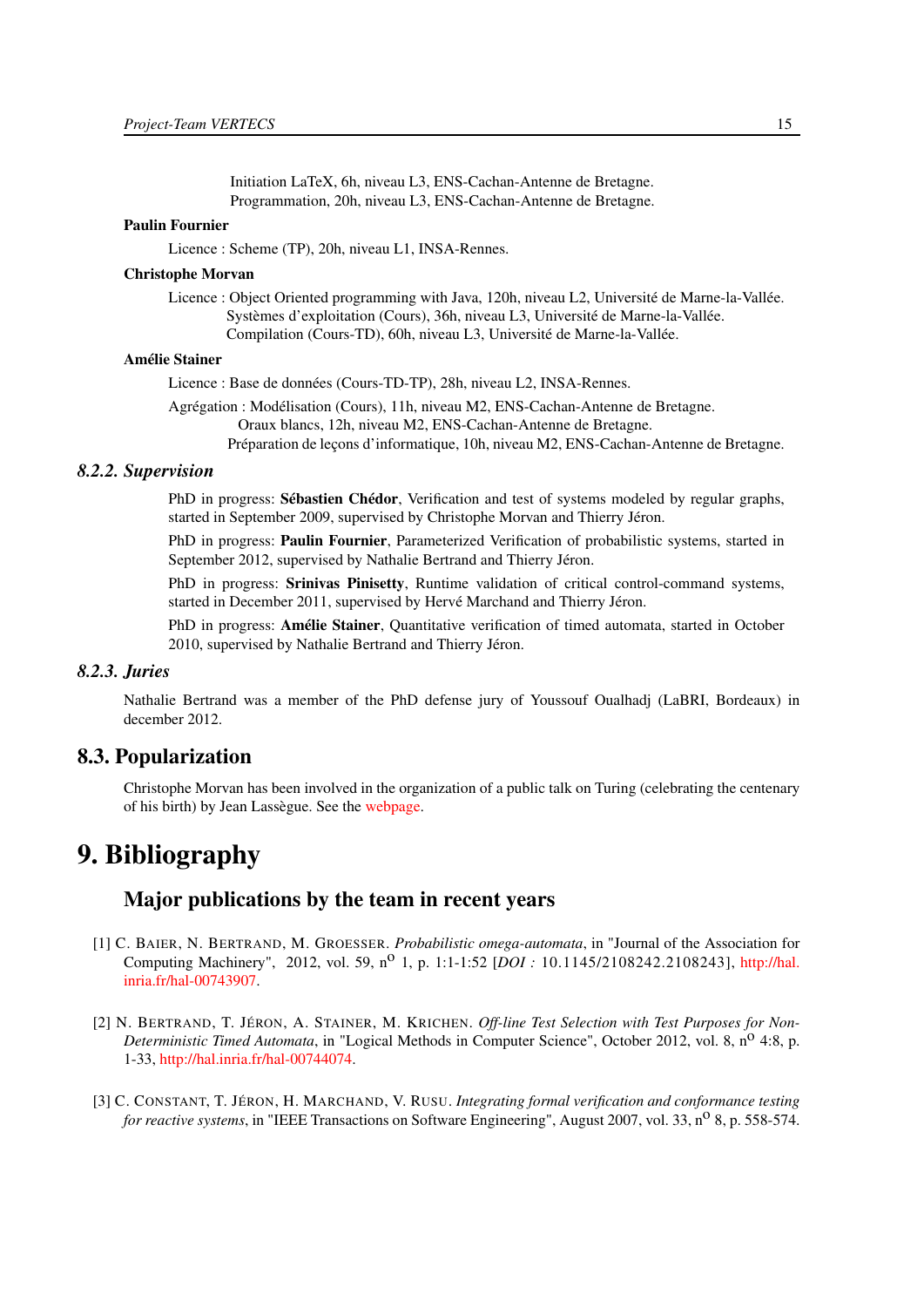- [4] J. DUBREIL, P. DARONDEAU, H. MARCHAND. *Supervisory Control for Opacity*, in "IEEE Transactions on Automatic Control", May 2010, vol. 55, no 5, p. 1089-1100 [*DOI :* 10.1109/TAC.2010.2042008], [http://](http://hal.inria.fr/inria-00483891) [hal.inria.fr/inria-00483891.](http://hal.inria.fr/inria-00483891)
- [5] B. GAUDIN, H. MARCHAND. *An Efficient Modular Method for the Control of Concurrent Discrete Event Systems: A Language-Based Approach*, in "Discrete Event Dynamic System", 2007, vol. 17, n<sup>o</sup> 2, p. 179-209.

# Publications of the year

#### Articles in International Peer-Reviewed Journals

- <span id="page-19-0"></span>[6] C. BAIER, N. BERTRAND, M. GROESSER. *Probabilistic omega-automata*, in "Journal of the Association for Computing Machinery", 2012, vol. 59, n<sup>o</sup> 1, 1:52 [*DOI*: 10.1145/2108242.2108243], [http://hal.inria.fr/](http://hal.inria.fr/hal-00743907) [hal-00743907.](http://hal.inria.fr/hal-00743907)
- <span id="page-19-5"></span>[7] N. BERTRAND, T. JÉRON, A. STAINER, M. KRICHEN. *Off-line Test Selection with Test Purposes for Non-Deterministic Timed Automata*, in "Logical Methods in Computer Science", October 2012, vol. 8, n<sup>o</sup> 4:8, p. 1-33, [http://hal.inria.fr/hal-00744074.](http://hal.inria.fr/hal-00744074)
- [8] N. BERTRAND, A. LEGAY, S. PINCHINAT, J.-B. RACLET. *Modal event-clock specifications for timed component-based design*, in "Science of Computer Programming", 2012, n<sup>o</sup> 77, p. 1212-1234 [*DOI :* 10.1016/J.SCICO.2011.01.007], [http://hal.inria.fr/hal-00752449.](http://hal.inria.fr/hal-00752449)
- <span id="page-19-6"></span>[9] F. CASSEZ, J. DUBREIL, H. MARCHAND. *Synthesis of opaque systems with static and dynamic masks*, in "Formal Methods in System Design", 2012, vol. 40, n<sup>o</sup> 1, p. 88-115 [*DOI* : 10.1007/s10703-012-0141-9], [http://hal.inria.fr/hal-00662539.](http://hal.inria.fr/hal-00662539)
- <span id="page-19-1"></span>[10] P. DARONDEAU, S. DEMRI, R. MEYER, C. MORVAN. *Petri Net Reachability Graphs: Decidability Status of First Order Properties*, in "Logical Methods in Computer Science", October 2012, vol. 8, no 4:9, p. 1-28 [*DOI :* 10.2168/LMCS-8(4:9)2012], [http://hal.inria.fr/hal-00743935.](http://hal.inria.fr/hal-00743935)
- <span id="page-19-4"></span>[11] Y. FALCONE, J.-C. FERNANDEZ, T. JÉRON, H. MARCHAND, L. MOUNIER. *More testable properties*, in "International Journal on Software Tools for Technology Transfer", 2012, vol. 14,  $n^{\circ}$  4, p. 407-437 [*DOI*: 10.1007/s10009-011-0220-z], [http://hal.inria.fr/hal-00743981.](http://hal.inria.fr/hal-00743981)
- <span id="page-19-7"></span>[12] G. KALYON, T. LE GALL, H. MARCHAND, T. MASSART. *Symbolic Supervisory Control of Infinite Transition Systems under Partial Observation using Abstract Interpretation*, in "Discrete Event Dynamic Systems", 2012, vol. 22, no 2, p. 121-161 [*DOI :* 10.1007/S10626-011-0101-3], [http://hal.inria.fr/inria-00586169.](http://hal.inria.fr/inria-00586169)

#### International Conferences with Proceedings

- <span id="page-19-3"></span>[13] N. BERTRAND, G. DELZANNO, B. KÖNIG, A. SANGNIER, J. STÜCKRATH. *On the Decidability Status of Reachability and Coverability in Graph Transformation Systems*, in "RTA - 23rd International Conference on Rewriting Techniques and Applications - 2012", Nagoya, Japan, LIPIcs, 2012, vol. 15, p. 101-116 [*DOI :* 10.4230/LIPICS.RTA.2012.101], [http://hal.inria.fr/hal-00752446.](http://hal.inria.fr/hal-00752446)
- <span id="page-19-2"></span>[14] N. BERTRAND, J. FEARNLEY, S. SCHEWE. *Bounded Satisfiability for PCTL*, in "CSL - 21st EACSL Annual Conferences on Computer Science Logic - 2012", Fontainebleau, France, 2012, vol. 16, p. 92-106 [*DOI :* 10.4230/LIPICS.CSL.2012.92], [http://hal.inria.fr/hal-00752445.](http://hal.inria.fr/hal-00752445)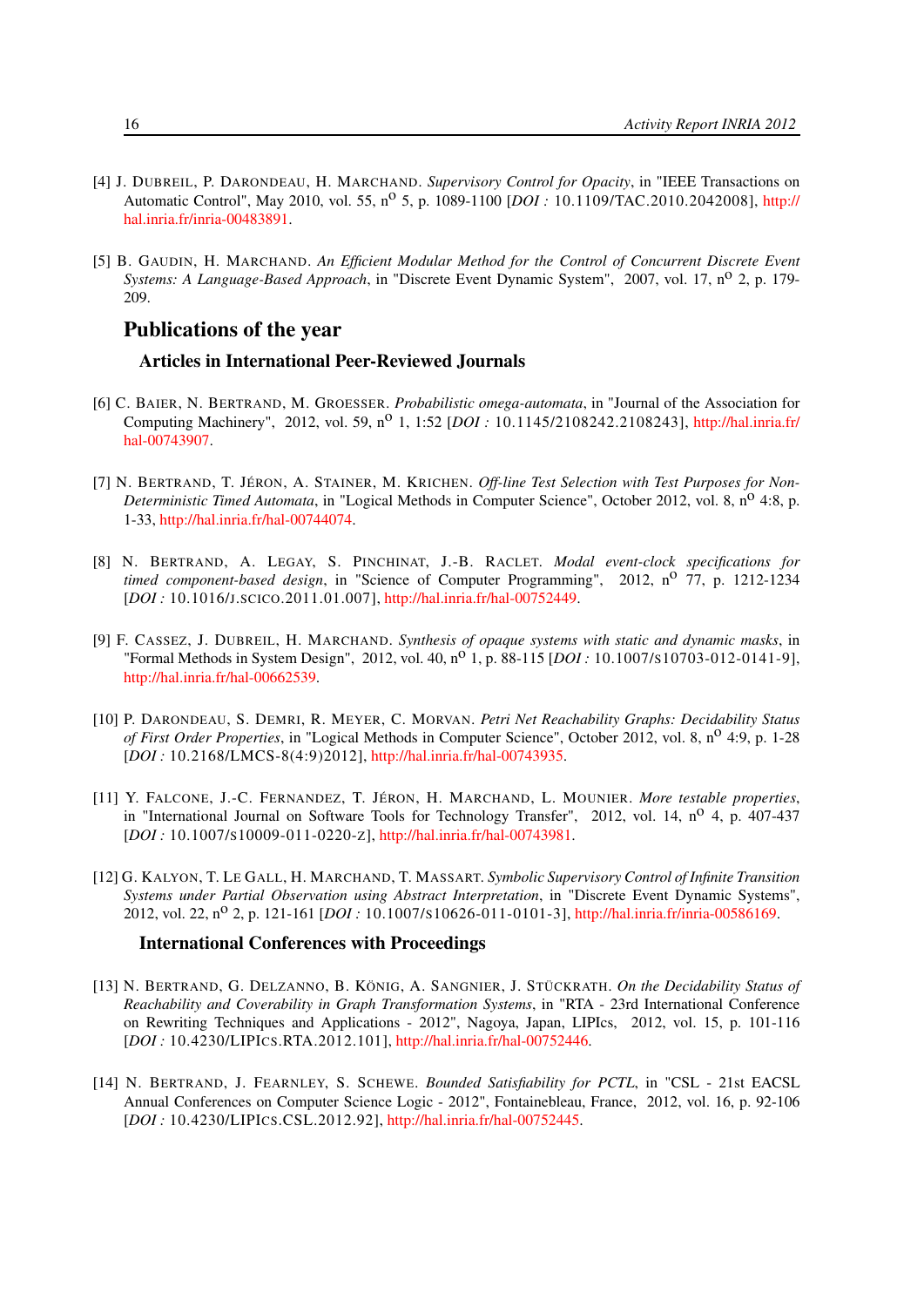- <span id="page-20-11"></span>[15] N. BERTRAND, S. SCHEWE. *Playing Optimally on Timed Automata with Random Delays*, in "Formats - 10th International Conference on Formal Modeling and Analysis of Timed Systems - 2012", London, United Kingdom, Lecture Notes in Computer Science, September 2012, vol. 7595, p. 43-58 [*DOI :* 10.1007/978-3- 642-33365-1\_5], [http://hal.inria.fr/hal-00752440.](http://hal.inria.fr/hal-00752440)
- <span id="page-20-10"></span>[16] P. BULYCHEV, A. DAVID, K. G. LARSEN, A. LEGAY, G. LI, D. BOGSTEN POULSEN, A. STAINER. *Monitor-Based Statistical Model Checking for Weighted Metric Temporal Logic*, in "Logic for Programming, Artificial Intelligence, and Reasoning", Merida, Venezuela, A. V. NIKOLAJ BJØRNER (editor), Lecture Notes in Computer Science, Springer, 2012, vol. 7180, p. 168-182, [http://hal.inria.fr/hal-00744100.](http://hal.inria.fr/hal-00744100)
- <span id="page-20-8"></span>[17] S. CHÉDOR, T. JÉRON, C. MORVAN. *Test generation from recursive tiles systems*, in "TAP - 6th International Conference on Tests & Proofs - 2012", Prague, Czech Republic, A. D. BRUCKER, J. JULLIAND (editors), LNCS, Springer, May 2012, vol. 7305, p. 99-114, [http://hal.inria.fr/hal-00743941.](http://hal.inria.fr/hal-00743941)
- <span id="page-20-9"></span>[18] S. CHÉDOR, C. MORVAN, S. PINCHINAT, H. MARCHAND. *Analysis of partially observed recursive tile systems*, in "11th Int. Workshop on Discrete Event Systems", Guadalajara, Mexico, October 2012, p. 265-271, [http://hal.inria.fr/hal-00743196.](http://hal.inria.fr/hal-00743196)
- <span id="page-20-7"></span>[19] S. PINISETTY, Y. FALCONE, T. JÉRON, H. MARCHAND, A. ROLLET, O. L. NGUENA TIMO. *Runtime Enforcement of Timed Properties*, in "3rd International Conference on Runtime Verification", Istanbul, Turkey, October 2012, [http://hal.inria.fr/hal-00743270.](http://hal.inria.fr/hal-00743270)
- <span id="page-20-6"></span>[20] A. STAINER. *Frequencies in Forgetful Timed Automata*, in "Formal Modeling and Analysis of Timed Systems", London, United Kingdom, M. JURDZINSKI, D. NICKOVIC (editors), Lecture notes in computer science, Springer, September 2012, vol. 7595, p. 236-251, [http://hal.inria.fr/hal-00744081.](http://hal.inria.fr/hal-00744081)

### References in notes

- <span id="page-20-4"></span>[21] *Information Technology - Open Systems Interconnection Conformance Testing Methodology and Framework - Part 1 : General Concept - Part 2 : Abstract Test Suite Specification - Part 3 : The Tree and Tabular Combined Notation (TTCN)*, 1992, n<sup>o</sup> International Standard ISO/IEC 9646-1/2/3.
- <span id="page-20-0"></span>[22] R. ALUR, D. L. DILL. *A Theory of Timed Automata*, in "Theor. Comput. Sci.", 1994, vol. 126, n<sup>o</sup> 2, p. 183-235.
- <span id="page-20-5"></span>[23] L. BESNARD, H. MARCHAND, É. RUTTEN. *The Sigali Tool Box Environment*, in "Workshop on Discrete Event Systems, WODES'06 (Tool Paper)", Ann-Arbor (MI, USA), July 2006, p. 465-466.
- <span id="page-20-1"></span>[24] P. COUSOT, R. COUSOT. *Abstract intrepretation: a unified lattice model for static analysis of programs by construction or approximation of fixpoints*, in "Conference Record of the 4th ACM Symposium on Principles of Programming Languages, Los Angeles (CA, USA)", January 1977, p. 238-252.
- <span id="page-20-2"></span>[25] C. JARD, T. JÉRON. *TGV: theory, principles and algorithms, A tool for the automatic synthesis of conformance test cases for non-deterministic reactive systems*, in "Software Tools for Technology Transfer (STTT)", October 2004, vol. 6.
- <span id="page-20-3"></span>[26] B. JEANNET, T. JÉRON, V. RUSU, E. ZINOVIEVA. *Symbolic Test Selection based on Approximate Analysis*, in "11th Int. Conference on Tools and Algorithms for the Construction and Analysis of Systems (TACAS'05),